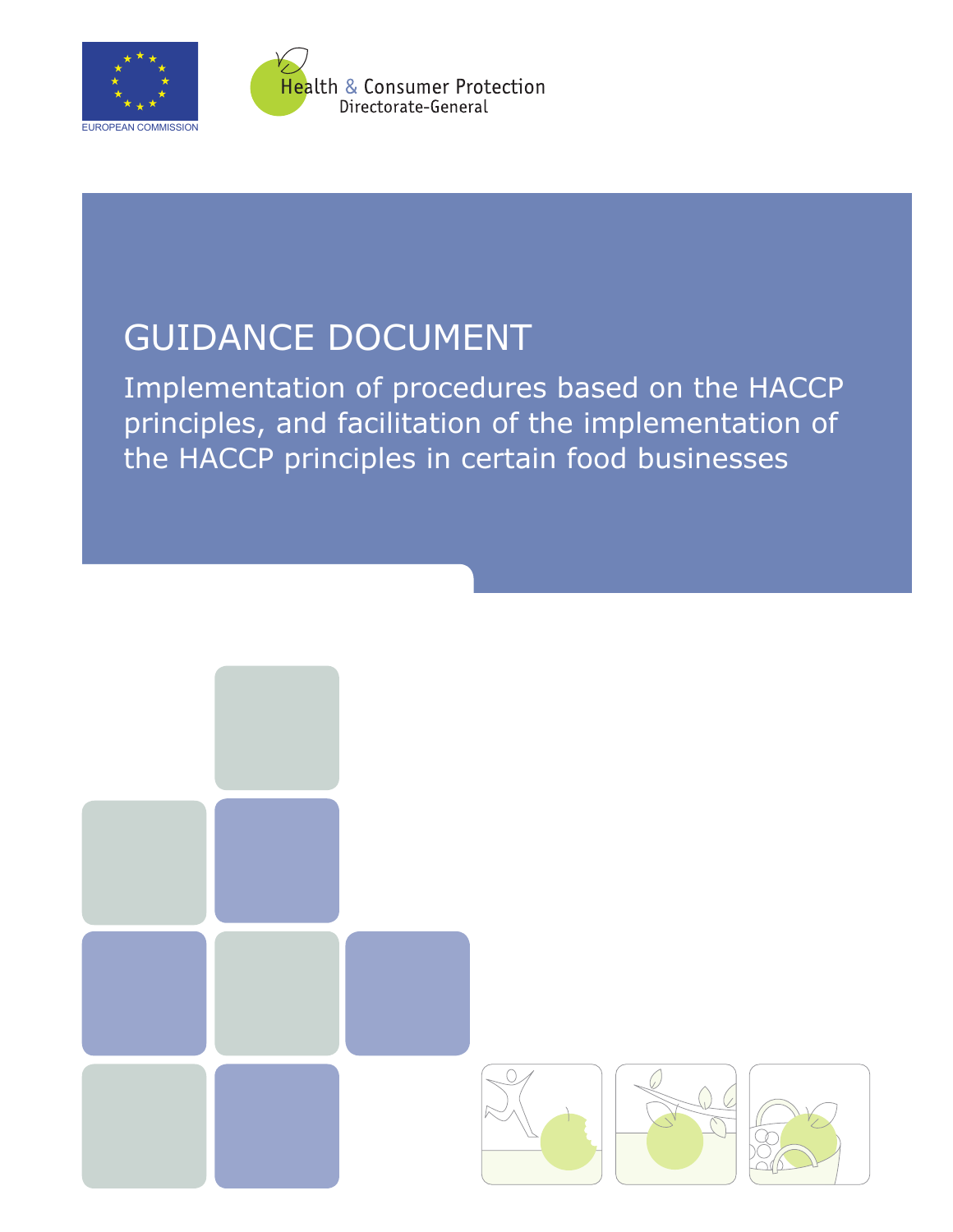

**EUROPEAN COMMISSION HEALTH & CONSUMER PROTECTION DIRECTORATE-GENERAL**

Brussels, 16 November 2005

**Guidance document** 

**on the implementation of procedures based on the HACCP principles, and** 

 **on the facilitation of the implementation of the HACCP principles in certain food businesses**

*This document has been established for information purposes only. It has not been adopted or in any way approved by the European Commission.* 

*The European Commission does not guarantee the accuracy of the information provided, nor does it accept responsibility for any use made thereof. Users should therefore take all necessary precautions before using this information, which they use entirely at their own risk.*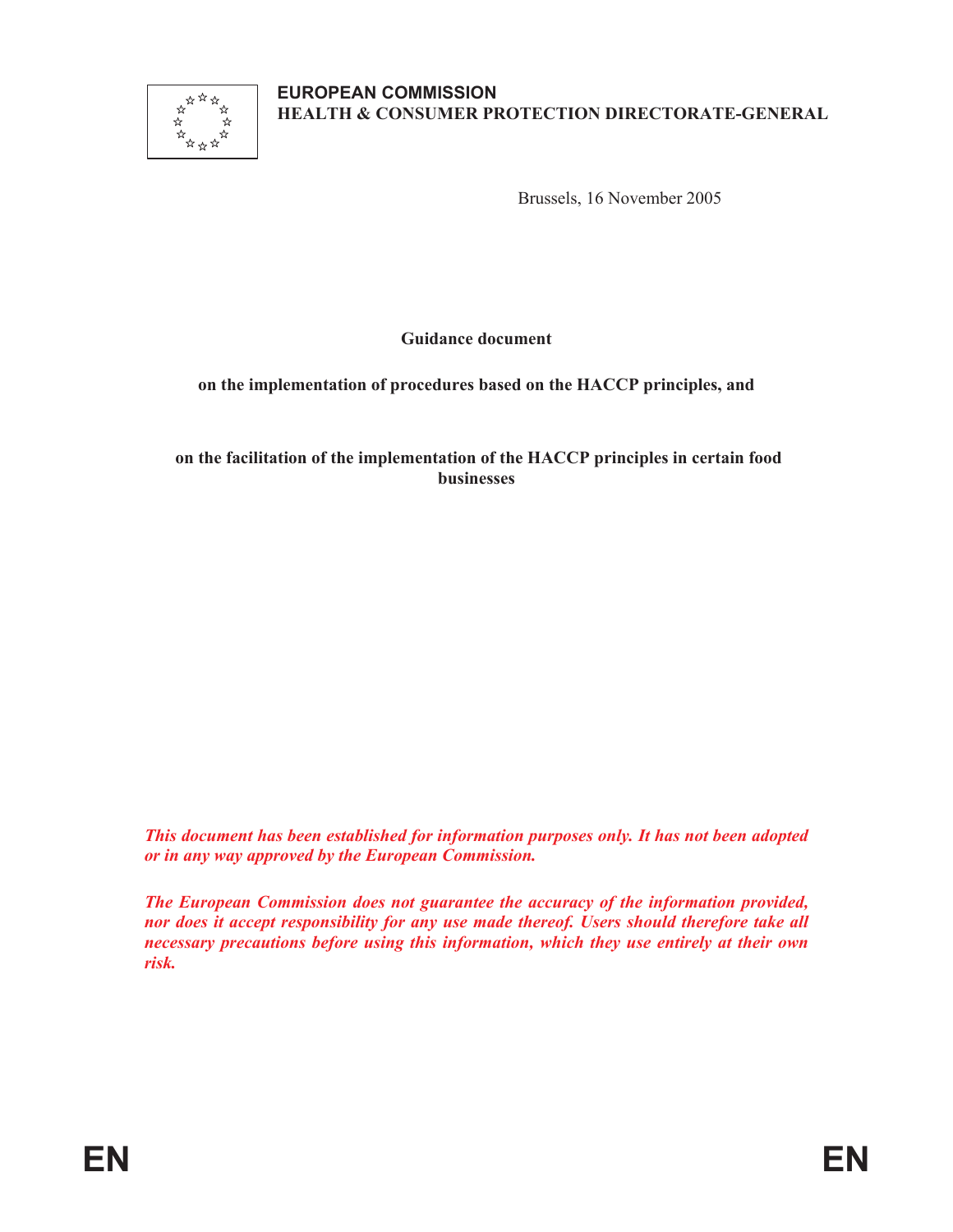## **PURPOSE OF THIS DOCUMENT**

**This document is mainly directed at food business operators and competent authorities, and aims to give guidance on the implementation of procedures based on the HACCP principles and on flexibility with regard to the implementation of such procedures, especially in small businesses.** 

**NOTE** 

**This document is an evolving document and will be updated to take account of experiences and information from food business operators and from competent authorities.**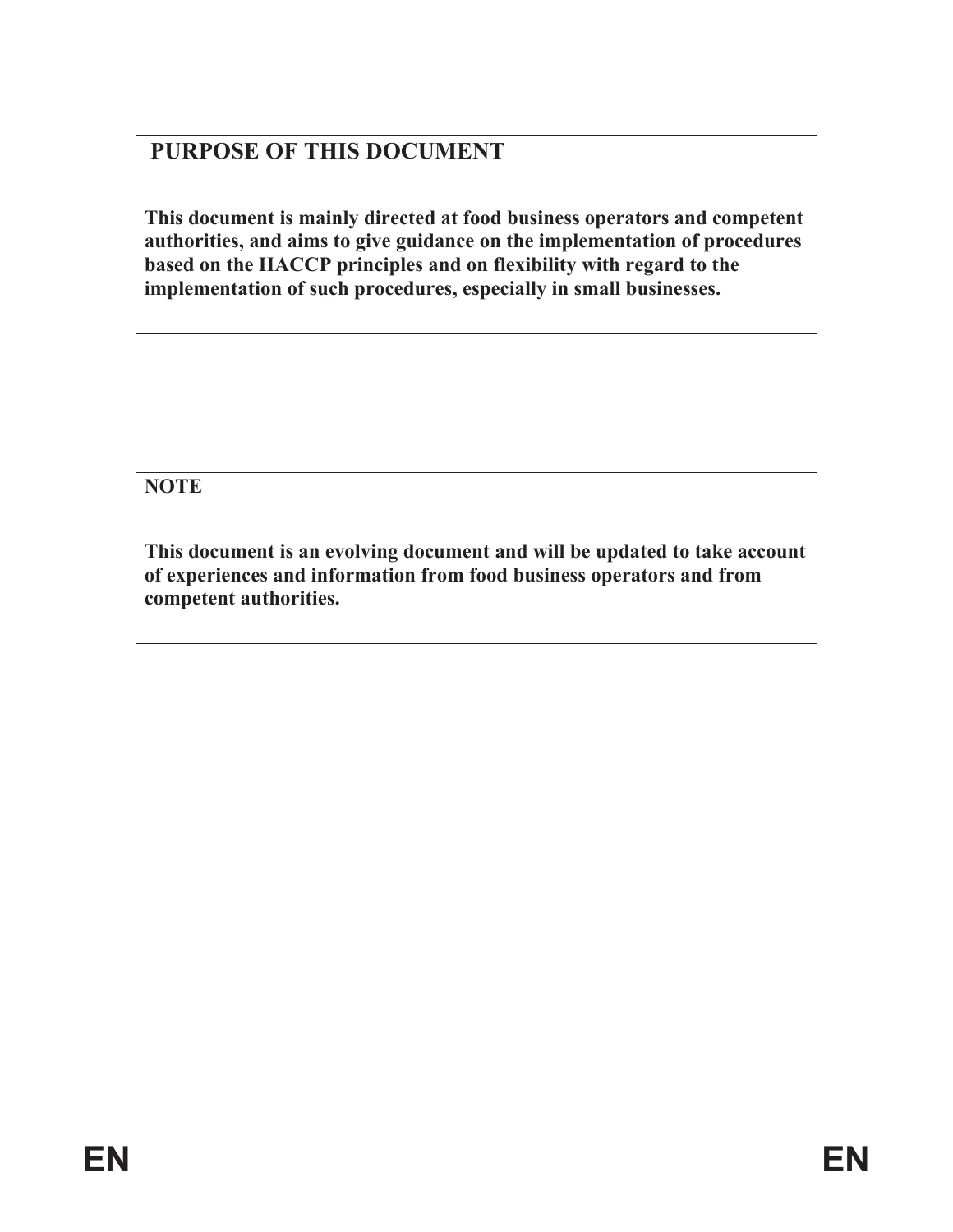## **1. INTRODUCTION**

Article 5 of Regulation (EC) No 852/2004 of the European Parliament and of the Council on the hygiene of foodstuffs requires food business operators to put in place, implement and maintain a permanent procedure based on Hazard Analysis and Critical Control Point (HACCP) principles.

HACCP systems are generally considered to be a useful tool for food business operators in order to control hazards that may occur in food. In view of the wide range of food businesses to which Regulation (EC) No 852/2004 is addressed, and in view of the great diversity of food commodities and manufacturing procedures that are applied to food, it seems useful to issue general guidance on the development and implementation of HACCP based procedures.

Regulation (EC) No 852/2004 allows the HACCP based procedures to be implemented with flexibility so as to ensure that they can be applied in all situations. Since the adoption of Regulation the Commission has been requested to clarify to what extent flexibility with regard to the implementation of the procedures based on the HACCP principles can be applied.

This document aims to issue guidance on the requirement laid down in Article 5 of Regulation (EC) No 852/2004, and on the flexibility that can be applied in particular in small businesses.

The Commission's Health and Consumer Protection Directorate General has held a series of meetings with experts from the Member States in order to examine and reach consensus on these issues.

In addition, and in the interest of transparency, the Commission has promoted discussion with stakeholders so as to allow different socio-economic interests to express an opinion. To this end the Commission has organised a meeting with representatives from producers, industry, commerce and consumers to discuss issues related to the implementation of HACCP based procedures and to HACCP flexibility.

It was considered that this is a useful procedure, which should continue in the light of the experience gained by the full application of the Regulation from 1 January 2006.

The present document aims to assist all players in the food chain to better understand HACCP implementation and HACCP flexibility. However, this document has no formal legal status and in the event of a dispute, ultimate responsibility for the interpretation of the law lies with the Court of Justice.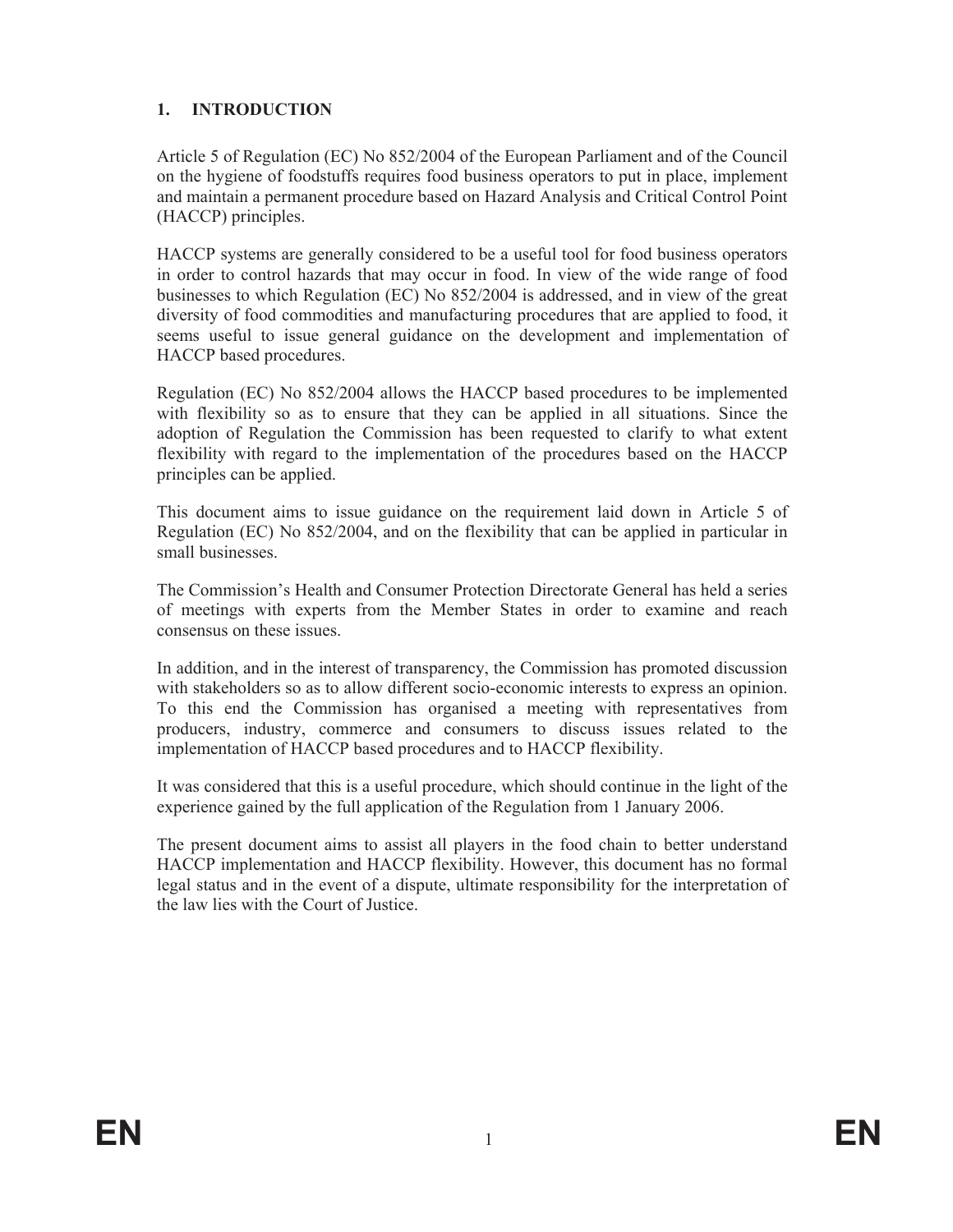#### **2. THE HACCP PRINCIPLES AND GUIDELINES FOR THEIR APPLICATION.**

When they put in place, implement and maintain a permanent procedure based on the seven Hazard Analysis and Critical Control Point (HACCP) principles, it is recommended that food business operators take into account the principles laid down in **Annex I** hereto.

Annex I describes in a simple way how the seven HACCP principles can be applied. It is largely inspired by the principles set out in Codex Alimentarius document CAC/RCP 1- 1996, rev. 4-2003.

#### **3. FLEXIBILITY**

The HACCP concept is an appropriate tool to control hazards in food businesses, and in particular in those food businesses that proceed to operations that are likely to introduce hazards when not carried out properly.

The HACCP concept allows HACCP principles to be implemented with the required flexibility so as to ensure that it can be applied in all circumstances. **Annex II** hereto explores the extent of such flexibility and gives guidance on a simplified implementation of the HACCP requirements **particularly in small food businesses**.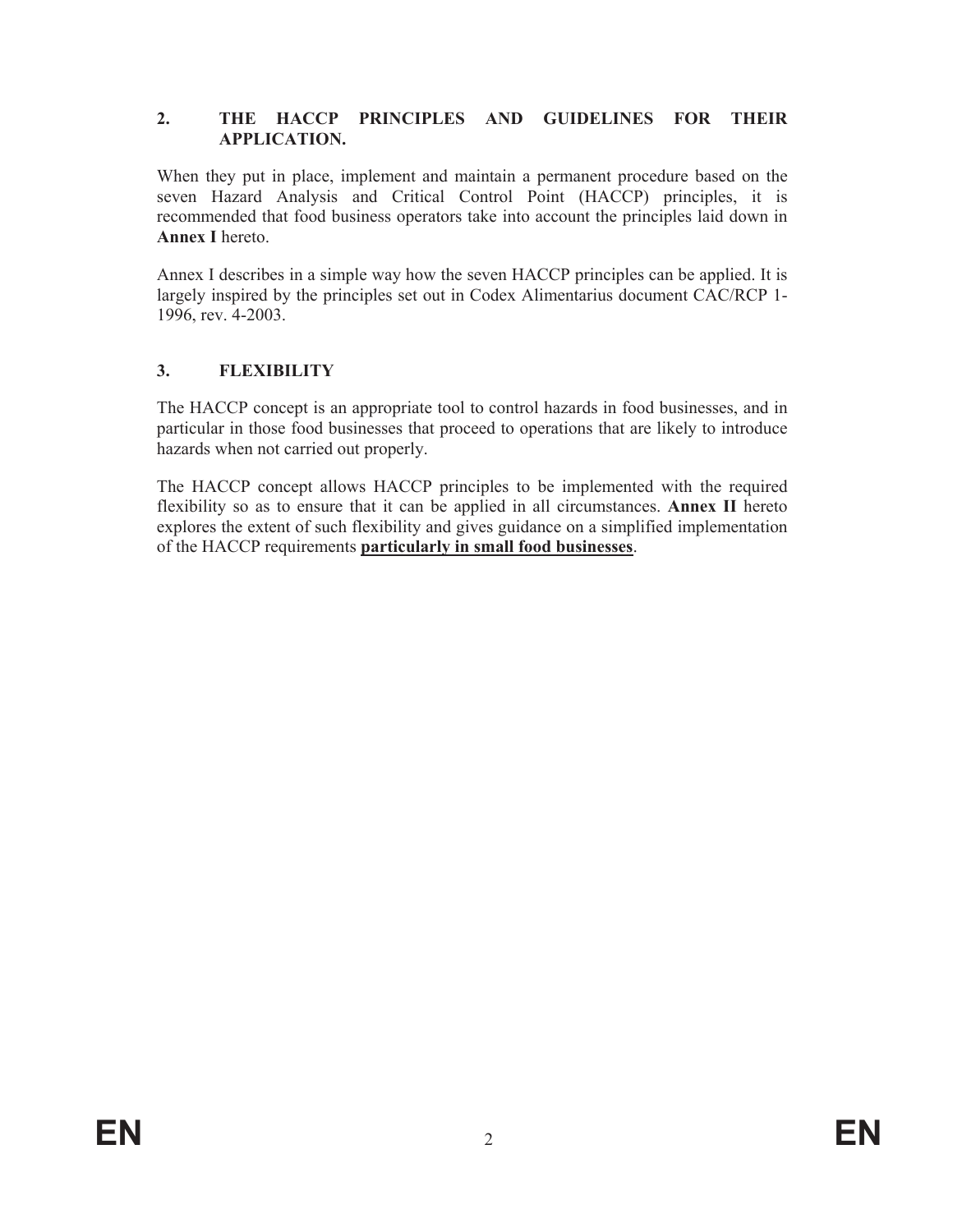#### $ANNEXI<sup>1</sup>$

#### *HAZARD ANALYSIS AND CRITICAL CONTROL POINTS (HACCP) PRINCIPLES AND GUIDELINES FOR THEIR APPLICATION*

#### **Introduction**

These guidelines are meant for those food business operators applying a procedure based on HACCP principles.

#### **General principles**

HACCP is science based and systematic, identifies specific hazards and measures for their control to ensure the safety of food. HACCP is a tool to assess hazards and establish control systems that focus on prevention rather than relying mainly on end-product testing. Any HACCP system is capable of accommodating change, such as advances in equipment design, processing procedures or technological developments.

HACCP can be applied throughout the food chain from primary production to final consumption and its implementation should be guided by scientific evidence of risks to human health. As well as enhancing food safety, implementation of HACCP can provide other significant benefits, such as the application of HACCP can aid inspection by regulatory authorities and promote international trade by increasing confidence in food safety.

The successful application of HACCP requires the full commitment and involvement of management and the work force. It also requires a multidisciplinary approach; this multidisciplinary approach should include, when appropriate, expertise in agronomy, veterinary hygiene, production, microbiology, medicine, public health, food technology, environmental health, chemistry and engineering.

Prior to application of HACCP to any business the food business operator should have implemented the prerequisite food hygiene requirements. Management commitment is necessary for implementation of an effective HACCP. During hazard identification, evaluation, and subsequent operations in designing and applying HACCP, consideration must be given to the impact of raw materials, ingredients, food manufacturing practices, role of manufacturing processes to control hazards, likely end-use of the product, categories of consumers of concern, and epidemiological evidence relative to food safety.

The intent of HACCP is to focus control at critical control points (CCPs). HACCP should be applied to each specific operation separately. The HACCP application should be reviewed and necessary changes made when any modification is made in the product, process, or any step. It is important when applying HACCP to be flexible where appropriate, given the context of the application taking into account the nature and the size of the operation.

1

adapted from Codex Alimentarius documents: Codex Alinorm 03/13A Appendix II (at step 8 of the procedure) and CAC/RCP 1-1969 (Rev. 3- 1997).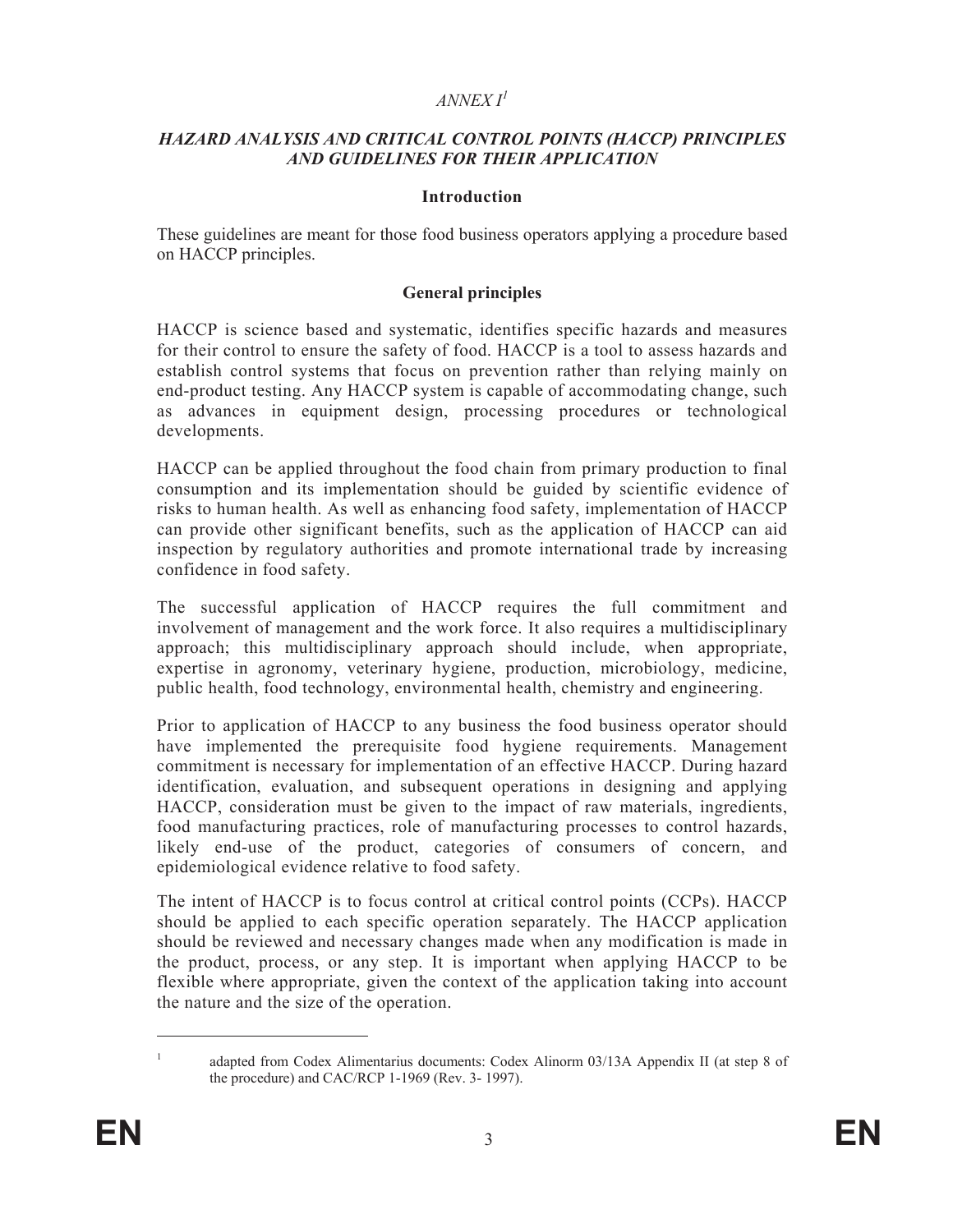HACCP consists of the following seven principles:

- (1) identifying any hazards that must be prevented, eliminated or reduced to acceptable levels (hazard analysis);
- (2) identifying the critical control points at the step or steps at which control is essential to prevent or eliminate a hazard or to reduce it to acceptable levels;
- (3) establishing critical limits at critical control points which separate acceptability from unacceptability for the prevention, elimination or reduction of identified hazards;
- (4) establishing and implementing effective monitoring procedures at critical control points;
- (5) establishing corrective actions when monitoring indicates that a critical control point is not under control;
- (6) establishing procedures, which shall be carried out regularly, to verify that the measures outlined in paragraphs 1 to 5 are working effectively;
- (7) establishing documents and records commensurate with the nature and size of the food business to demonstrate the effective application of the measures outlined in paragraphs 1 to 6.

## **Application of the seven principles**

It is recommended to proceed to the following activities in sequence.

## **1. HAZARD ANALYSIS**

## *1.1. Assembly of a multidisciplinary team (HACCP team)*

This team, which involves all parts of the food business concerned with the product, needs to include the whole range of specific knowledge and expertise appropriate to the product under consideration, its production (manufacture, storage, and distribution), its consumption and the associated potential hazards and should also involve as much as possible the higher management levels.

Where necessary, the team will be assisted by specialists who will help it to solve its difficulties as regards assessment and control of critical points.

The team may include specialists:

- who understand the biological, chemical or physical hazards connected with a particular product group,

- who have responsibility for, or is closely involved with, the technical process of manufacturing the product under study,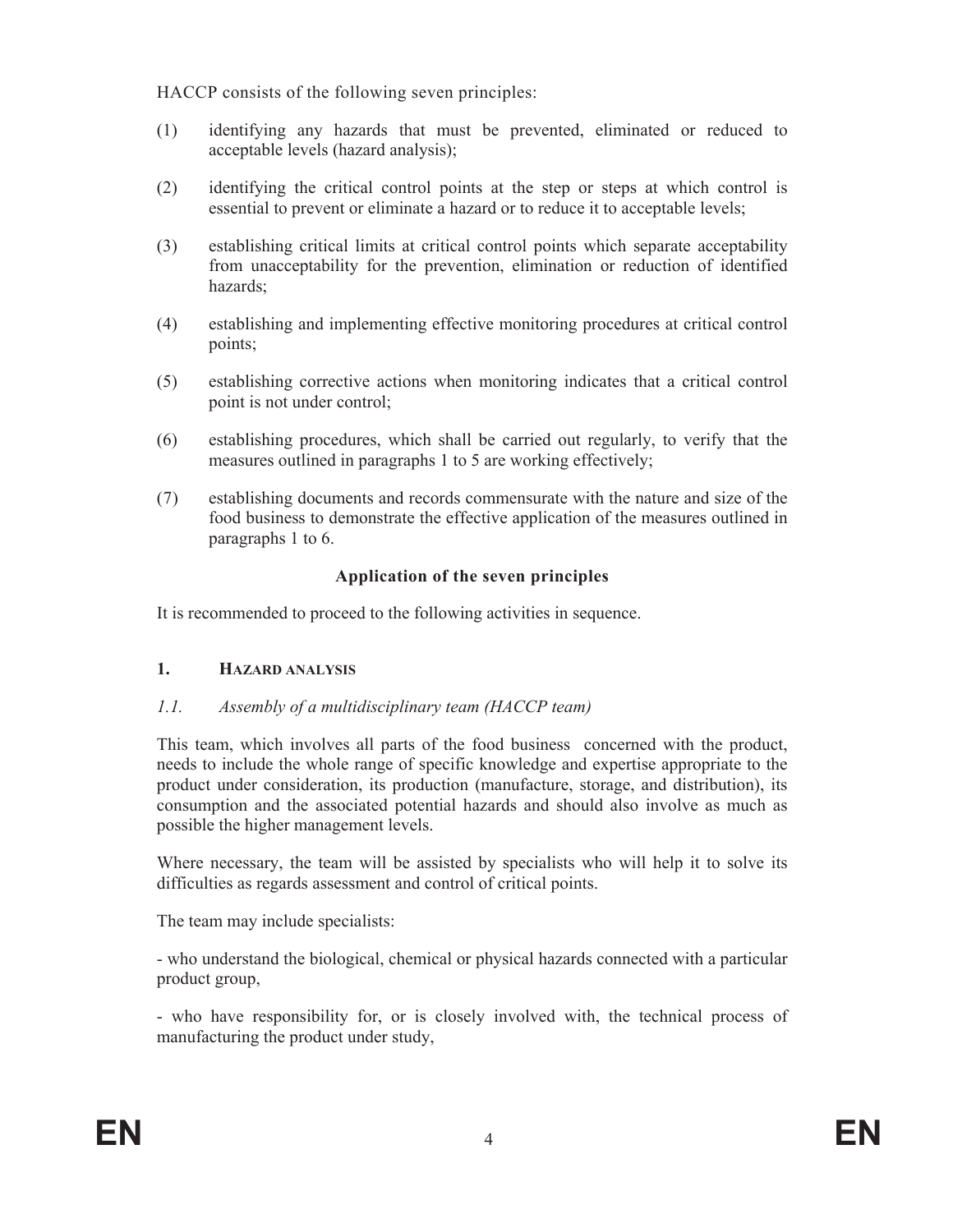- who have a working knowledge of the hygiene and operation of the process plant and equipment,

- any other person with specialist knowledge of. microbiology, hygiene or food technology.

One person may fulfill several of these roles, provided all relevant information is available to the team and is used to ensure that the system developed is reliable. Where expertise is not available in the establishment, advice should be obtained from other sources (consultancy, guides of good hygiene practices, etc.).

The scope of the HACCP plan should be identified. The scope should describe which segment of the food chain is involved, which process of the business and the general classes of hazards to be addressed (biological, chemical and physical).

## *1.2. Description of the product*

A full description of the product should be drawn up, including relevant safety information such as:

- composition (e.g. raw materials, ingredients, additives, etc.),
- $\bullet$  structure and physico-chemical characteristics (e.g. solid, liquid, gel, emulsion, moisture content, pH etc.),
- processing (e.g. heating, freezing, drying, salting, smoking, etc. and to what extent),
- packaging (e.g. hermetic, vacuum, modified atmosphere),
- storage and distribution conditions,
- required shelf life (e.g. "use by date" or "best before date"),
- $\bullet$  instructions for use,
- any microbiological or chemical criteria applicable.

## *1.3. Identification of intended use*

The HACCP team should also define the normal or expected use of the product by the customer and the consumer target groups for which the product is intended. In specific cases, the suitability of the product for particular groups of consumers, such as institutional caterers, travelers, etc. and for vulnerable groups of the population may have to be considered.

## *1.4. Construction of a flow diagram (description of manufacturing process)*

Whatever the format chosen all steps involved in the process, including delays during or between steps, from receiving the raw materials to placing the end product on the market, through preparation, processing, packaging, storage and distribution, should be studied in sequence and presented in a detailed flow diagram together with sufficient technical data.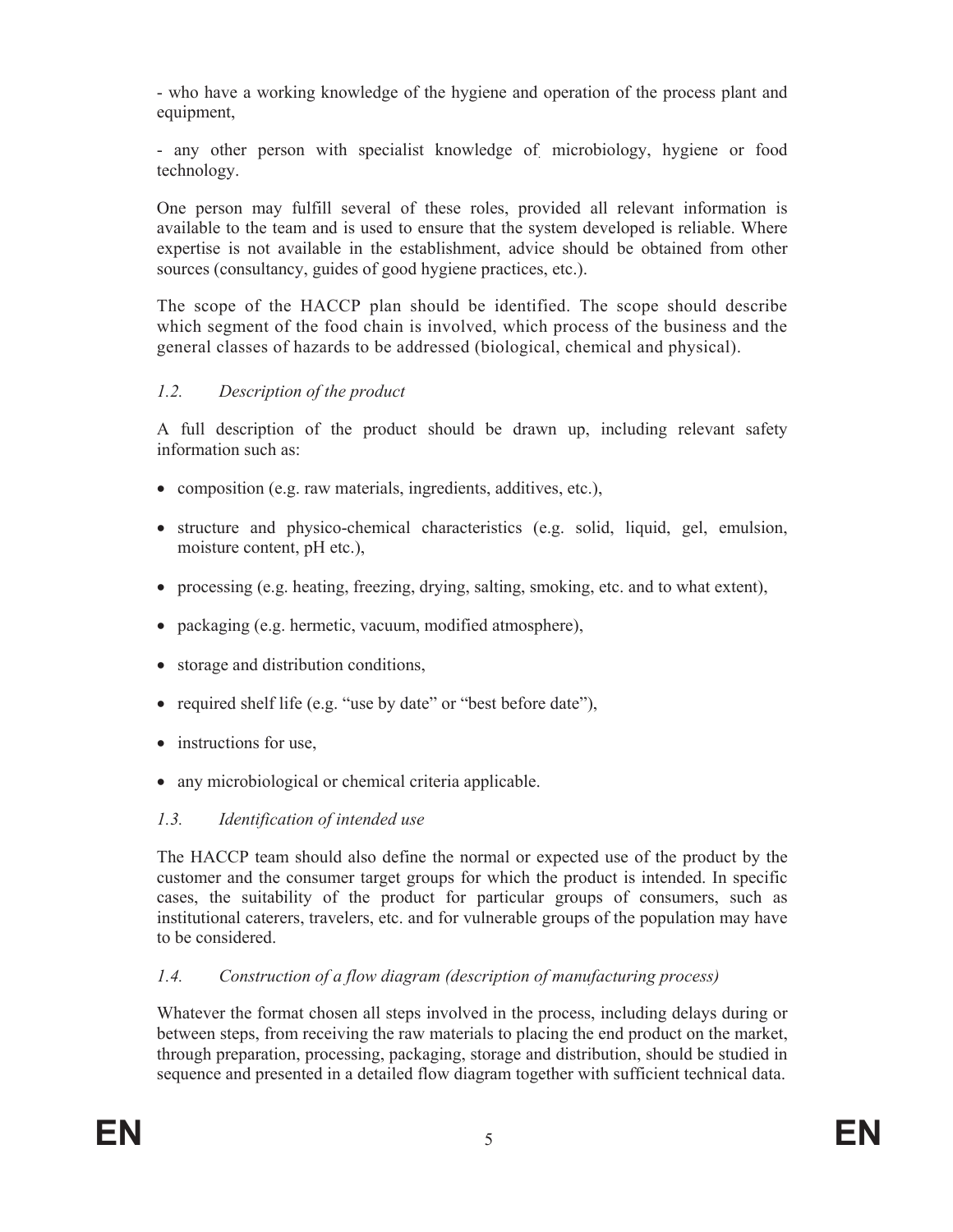Types of data may include but are not limited to:

- plan of working premises and ancillary premises,
- equipment layout and characteristics,
- sequence of all process steps (including the incorporation of raw materials, ingredients or additives and delays during or between steps),
- x technical parameters of operations (in particular time and temperature, including delays),
- flow of products (including potential cross-contamination),
- segregation of clean and dirty areas (or high/low risk areas),

The following requirements are prerequisites and can be integrated in the HACCP system:

- cleaning and disinfection procedures,
- hygienic environment of the establishment,
- personnel routes and hygiene practices,
- product storage and distribution conditions.
- *1.5. On-site confirmation of flow diagram*

After the flow diagram has been drawn up, the multidisciplinary team should confirm it on site during operating hours. Any observed deviation must result in an amendment of the original flow diagram to make it accurate.

- *1.6. Listing of hazards and control measures*
- 1.6.1. list all potential biological, chemical or physical hazards that may be reasonably expected to occur at each process step (including acquisition and storage of raw materials and ingredients and delays during manufacture). Hazard has been defined in Article 3 (14) of Regulation (EC) No 178/2002.

The HACCP team should next conduct a hazard analysis to identify for the HACCP plan which hazards are of such a nature that their elimination or reduction to acceptable levels is essential to the production of a safe food.

In conducting the hazard analysis, the following should be considered:

- $\bullet$  the likely occurrence of hazards and severity of their adverse health effects;
- the qualitative and/or quantitative evaluation of the presence of hazards;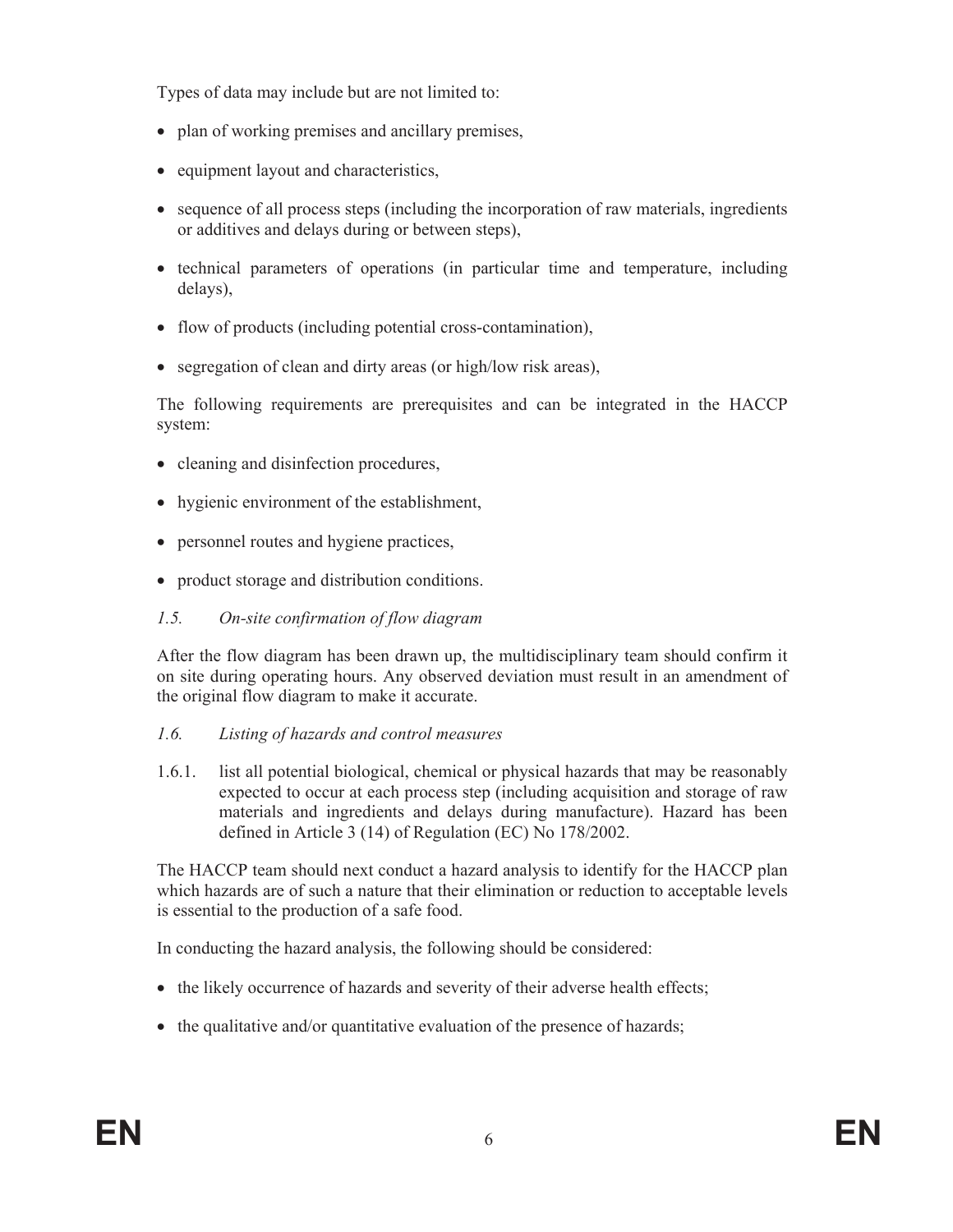- survival or multiplication of pathogenic micro-organisms and unacceptable generation of chemicals in intermediate products, final products, production line or line environment;
- production or persistence in foods of toxins or other undesirable products of microbial metabolism, chemicals or physical agents or allergens;
- contamination (or recontamination) of a biological (micro-organisms, parasites), chemical or physical nature of raw materials, intermediate products or final products.
- 1.6.2. consider and describe what control measures, if any, exist which can be applied for each hazard.

Control measures are those actions and activities that can be used to prevent hazards, eliminate them or reduce their impact or occurrence to acceptable levels.

More than one control measure may be required to control an identified hazard and more than one hazard may be controlled by one control measure e.g; pasteurization or controlled heat treatment may provide sufficient assurance of reduction of the level of both S*almonella* and *Listeria*.

Control measures need to be supported by detailed procedures and specifications to ensure their effective implementation. For instance, detailed cleaning schedules, precise heat treatment specifications, maximum concentrations of preservatives used in compliance with the applicable Community rules.

#### **2. IDENTIFICATION OF CRITICAL CONTROL POINTS (=CCPS)**

The identification of a critical point for the control of a hazard requires a logical approach. Such an approach can be facilitated by the use of a decision tree (other methods can be used by the team, according to their knowledge and experience). For the application of the decision tree, each process step identified in the flow diagram should be considered in sequence. At each step, the decision tree must be applied to each hazard that may be reasonably expected to occur or be introduced and each control measure identified. Application of the decision tree should be flexible , having consideration for the whole manufacturing process in order to avoid, whenever possible, unnecessary critical points. An example of a decision tree is shown in Figure 1, but may not be applicable to all situations. Training in the application of the decision tree is recommended.

The identification of critical control points has two consequences for the HACCP team which should then:

ensure that appropriate control measures are effectively designed and implemented. In particular, if a hazard has been identified at a step where control is necessary for product safety and no control measure exists at that step, or at any other, then the product or process should be modified at that step or at an earlier or later stage, to include a control measure,

establish and implement a monitoring system at each critical point.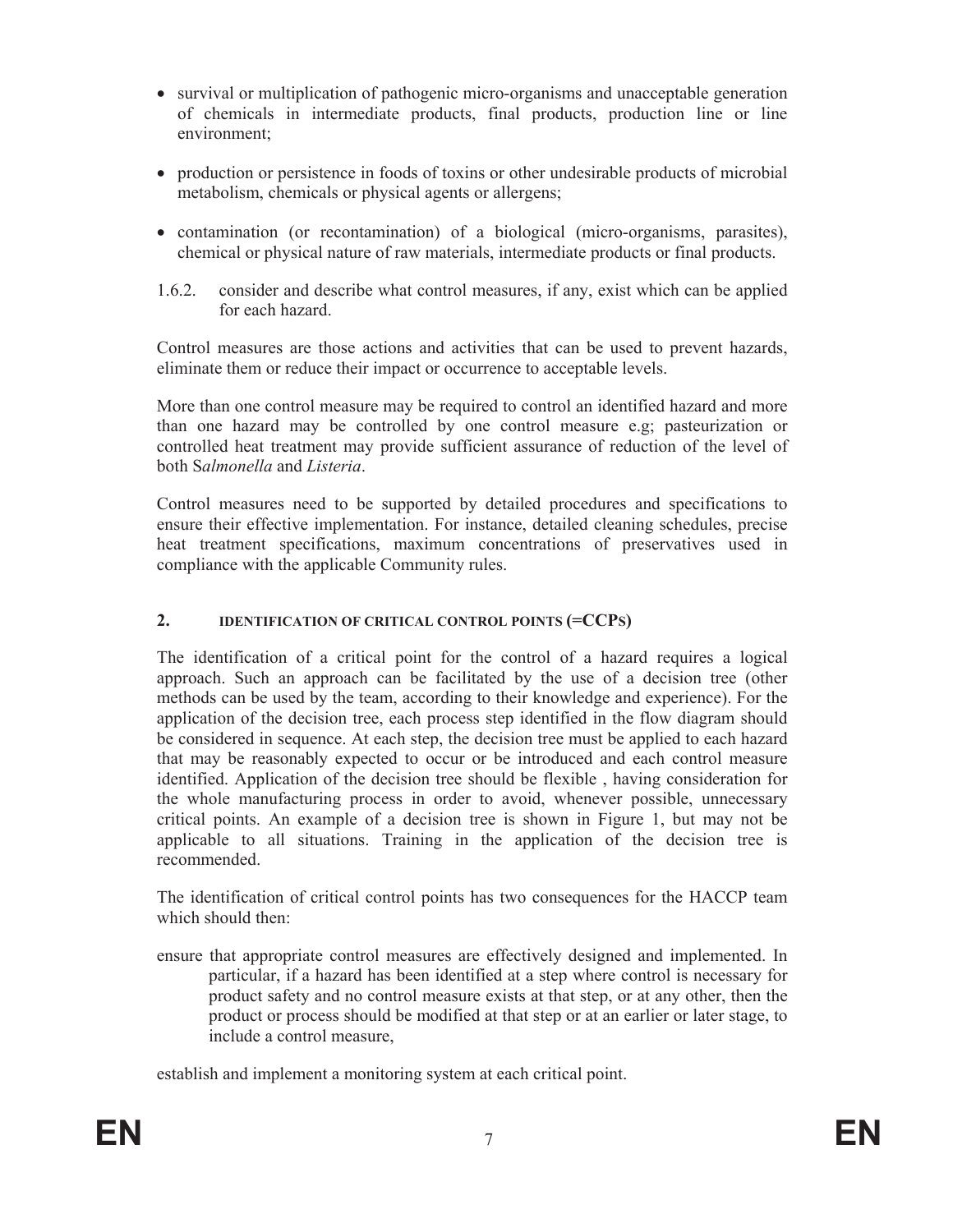#### **3. CRITICAL LIMITS AT CRITICAL CONTROL POINTS**

Each control measure associated with a critical control point should give rise to the specification of critical limits.

Critical limits correspond to the extreme values acceptable with regard to product safety. They separate acceptability from unacceptability. They are set for observable or measurable parameters which can demonstrate that the critical point is under control. They should be based on substantiated evidence that the chosen values will result in process control.

Examples of such parameters include temperature, time, pH, moisture content, additive, preservative or salt level, sensory parameters such as visual appearance or texture, etc.

In some cases, to reduce the risk of exceeding a critical limit due to process variations, it may be necessary to specify more stringent levels (i.e. target levels) to assure that critical limits are observed.

Critical limits may be derived from a variety of sources. When not taken from regulatory standards or from guides of good hygiene practices, the team should ascertain their validity relative to the control of identified hazards at CCPs.

#### **4. MONITORING PROCEDURES AT CRITICAL CONTROL POINTS**

An essential part of HACCP is a program of observations or measurements performed at each critical point to ensure compliance with specified critical limits..

Observations or measurements must be able to detect loss of control at critical points and provide information in time for corrective action to be taken.

Where possible, process adjustments should be made when monitoring results indicate a trend towards loss of control at a CCP. The adjustments should be taken before a deviation occurs. Data derived from monitoring must be evaluated by a designated person with knowledge and authority to carry out corrective actions when indicated.

Observations or measurements can be made continuously or intermittently. When observations or measurements are not continuous, it is necessary to establish a frequency of observations or measurements which provides reliable information.

The program should describe the methods, the frequency of observations or measurements and the recording procedure and identify each critical point:

- $\bullet$  who is to perform monitoring and checking,
- when monitoring and checking is performed,
- how monitoring and checking is performed.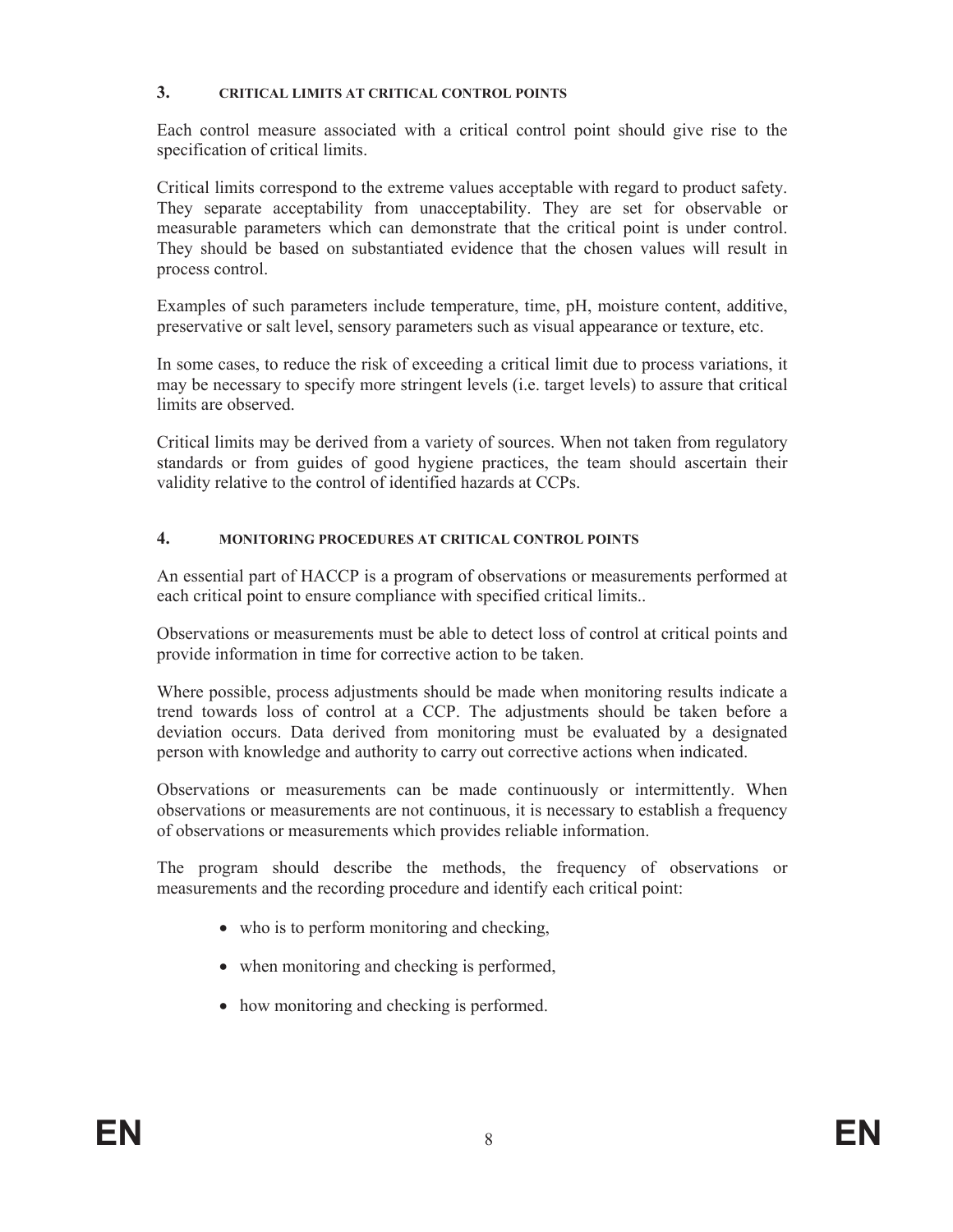Records associated with monitoring CCPs must be signed by the person(s) doing the monitoring and when records are verified by a responsible reviewing official(s) of the company.

#### **5. CORRECTIVE ACTIONS**

For each critical control point corrective actions have to be planned in advance by the HACCP team, so that they can be taken without hesitation when monitoring indicates a deviation from the critical limit.

Such corrective action should include:

- proper identification of the person(s) responsible for the implementation of the corrective action,
- description of means and action required to correct the observed deviation,
- action to be taken with regard to products that have been manufactured during the period when the process was out of control,
- written record of measures taken indicating all relevant information (for example: date, time, type of action, actor and subsequent verification check).

Monitoring may indicate:

2. that preventive measures (checking equipment, checking the person handling the food, checking the efficacy of previous corrective measures, etc.) shall have to be taken if corrective actions for the same procedure have to be taken repeatedly.

## **6. VERIFICATION PROCEDURES**

6.1. The HACCP team should specify the methods and procedures to be used for determining if the HACCP is working correctly. Methods for verification may include in particular random sampling and analysis, reinforced analysis or tests at selected critical points, intensified analysis of intermediate or final products, surveys on actual condition during storage, distribution and sale and on actual use of the product.

The frequency of verification should be sufficient to confirm that HACCP is working effectively. The frequency of verification shall depend on the characteristics of the business (output, number of employees, nature of the food handled), the monitoring frequency, the accuracies of the employees, the number of deviations detected over time and the hazards involved.

Verification procedures include:

- audits of HACCP and its records,
- inspection of operations,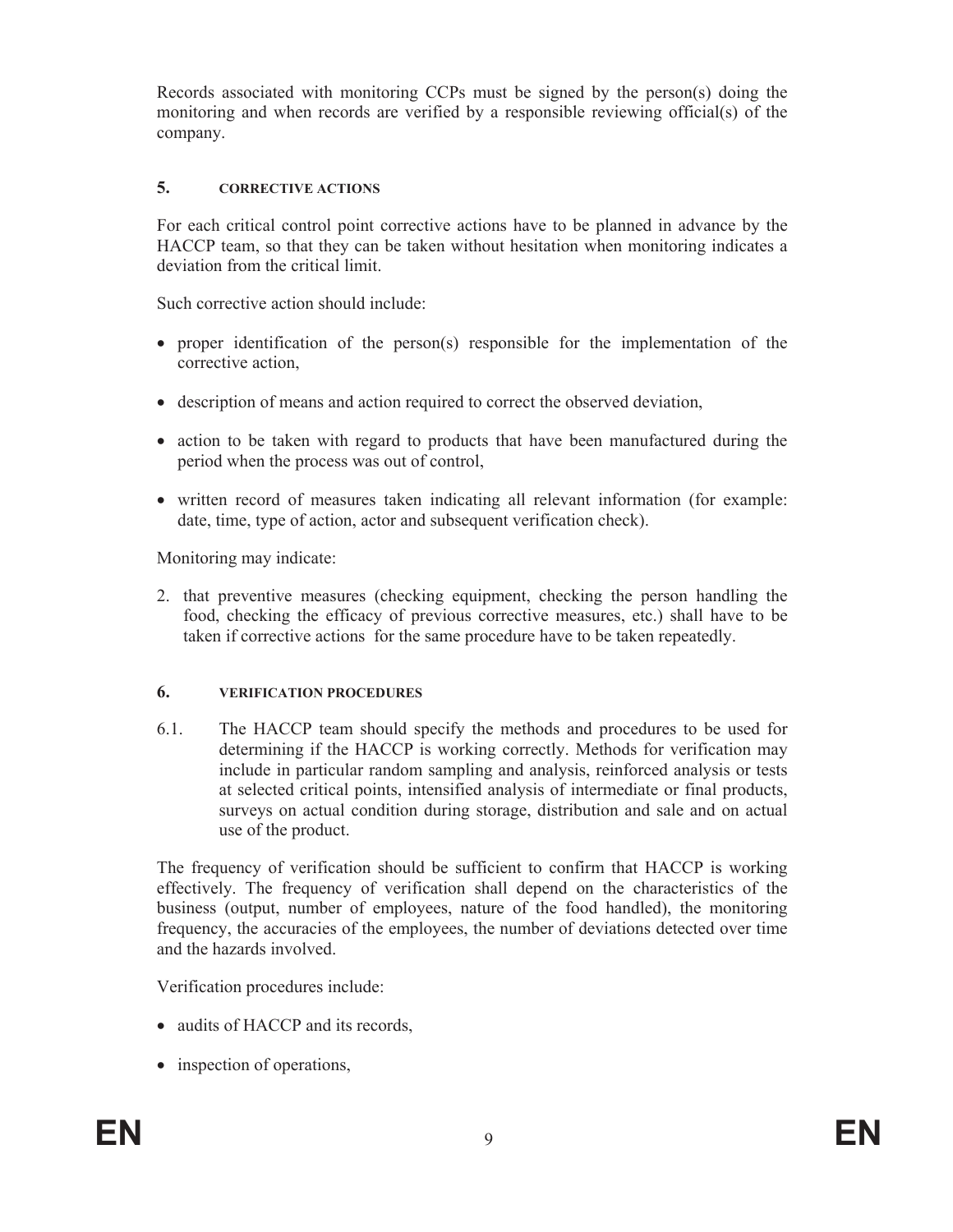- Confirmation that CCPs are kept under control,
- validation of critical limits,
- review of deviations and product dispositions; corrective actions taken with regard to the product.

The frequency of verification will greatly influence the amount of recheck or recall required in case a deviation exceeding the critical limits has been detected. Verification shall comprise all of the following elements, but not necessarily all at the same time:

- check on the correctness of the records and analysis of deviations
- $\bullet$  check on the person monitoring processing, storage and/or transport activities
- physical check on the process being monitored
- calibration of instruments used for monitoring.

Verification should be carried out by someone other than the person who is responsible for performing the monitoring and corrective actions. Where certain verification activities cannot be performed in house, verification should be performed on behalf of the business by external experts or qualified third parties.

6.2. Where possible, validation activities should include actions to confirm the efficacy of all elements of the HACCP plan. In case of change, it is necessary to review the system, to ensure that it is (or will be) still valid.

Examples of change include:

- change in raw material or in product, processing conditions (factory layout and environment, process equipment, cleaning and disinfection program),
- change in packaging, storage or distribution conditions,
- change in consumer use,
- receipt of any information on a new hazard associated with the product.

Where necessary, such a review must result in the amendment of the procedures laid down. The changes should be fully incorporated into the documentation and recordkeeping system in order to ensure that accurate up-to-date information is available.

## **7. DOCUMENTATION AND RECORD KEEPING**

Efficient and accurate record keeping is essential to the application of a HACCP system. HACCP procedures should be documented. Documentation and record keeping should be appropriate to the nature and size of the operation and sufficient to assist the business to verify that the HACCP controls are in place and being maintained. Documents and records should be kept for a sufficient time to allow the competent authority to audit the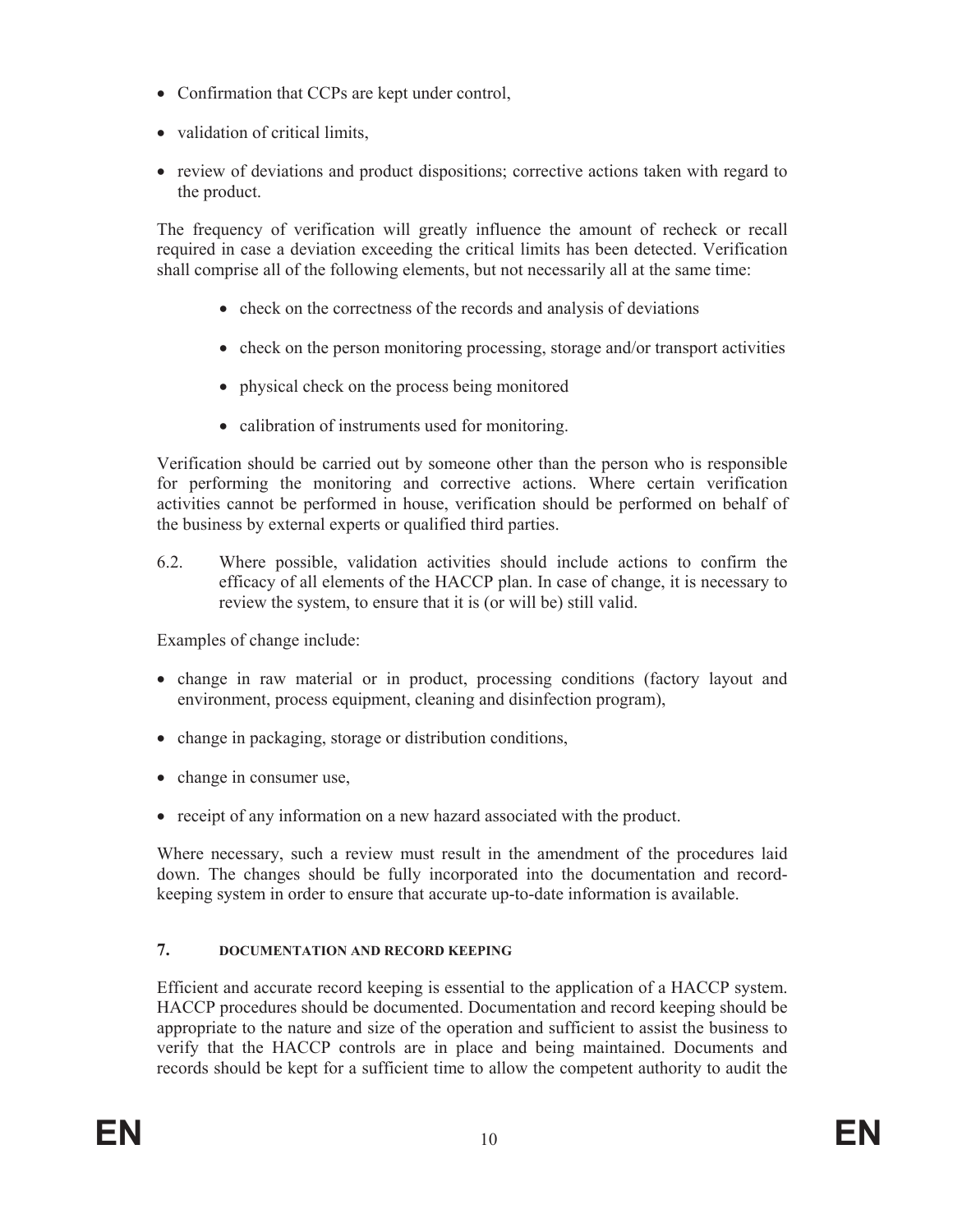HACCP system. Expertly developed HACCP guidance materials (e.g. sector-specific HACCP guides) may be utilized as part of the documentation, provided that those materials reflect the specific food operations of the business. Documents should be signed by a responsible reviewing official of the company.

Documentation examples are:

- Hazard analysis;
- CCP determination;
- Critical limit determination;
- Modifications to the HACCP system.

Record examples are:

- CCP monitoring activities;
- Deviations and associated corrective actions;
- Verification activities.

A simple record-keeping system can be effective and easily communicated to employees. It may be integrated into existing operations and may use existing paperwork, such as delivery invoices and checklists to record, for example, product temperatures.

## **8. TRAINING**

- 1. The food business operator shall make sure that all personnel are aware of the hazards identified (if any), the critical points in the production, storage, transport and/or distribution process and the corrective measures, the preventive measures and documentation procedures applicable in his/her business.
- 2. The food industry sectors shall endeavour to prepare information such as. (generic) HACCP guides and training for the food business operators.
- 3. The competent authority shall, when needed, assist in developing similar activities as mentioned in paragraph 2, especially in those sectors, which are poorly organised or are shown to be insufficiently informed.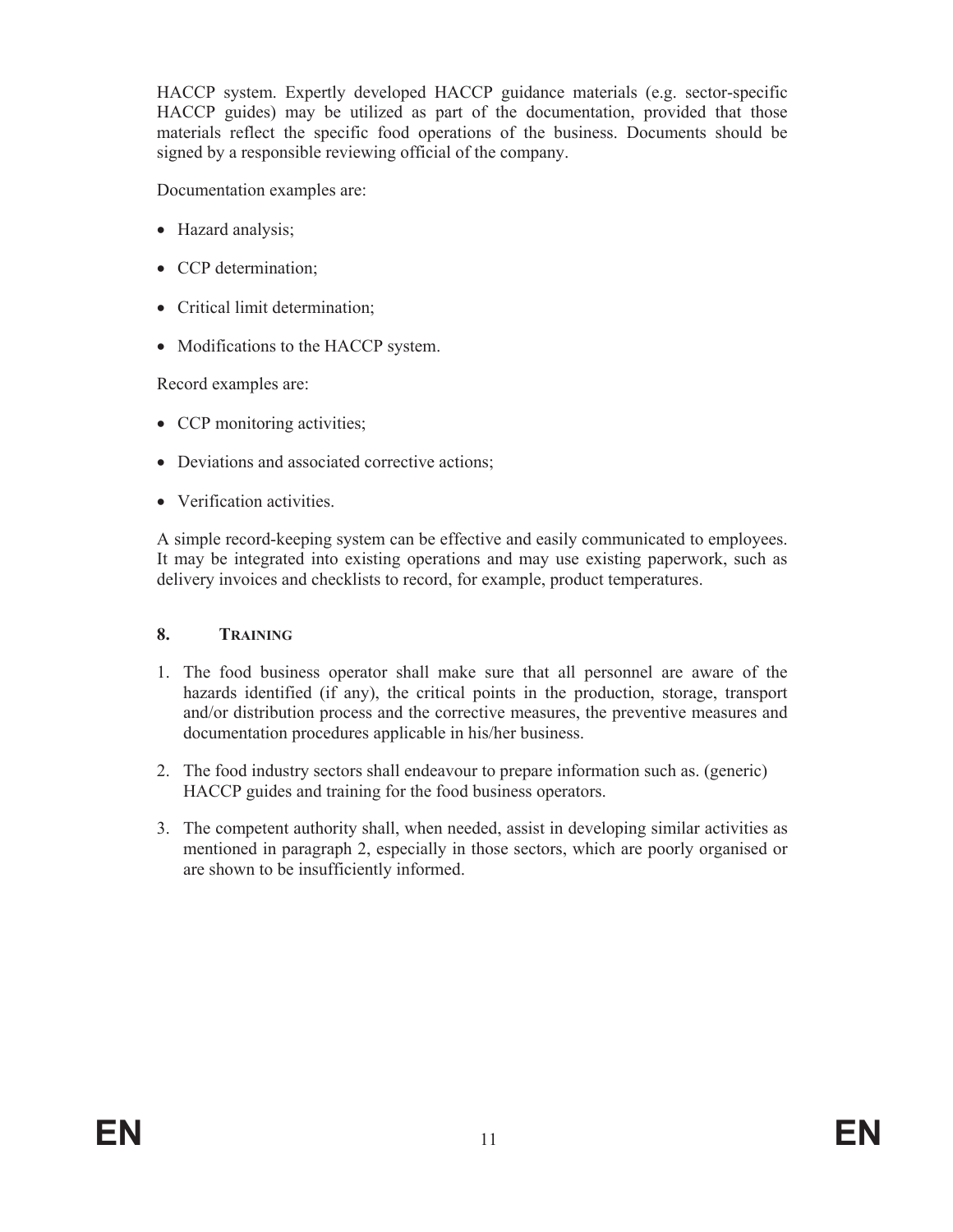Figure 1: Example of a decision tree to identify critical control points (CCPs). The questions shall be answered in sequence.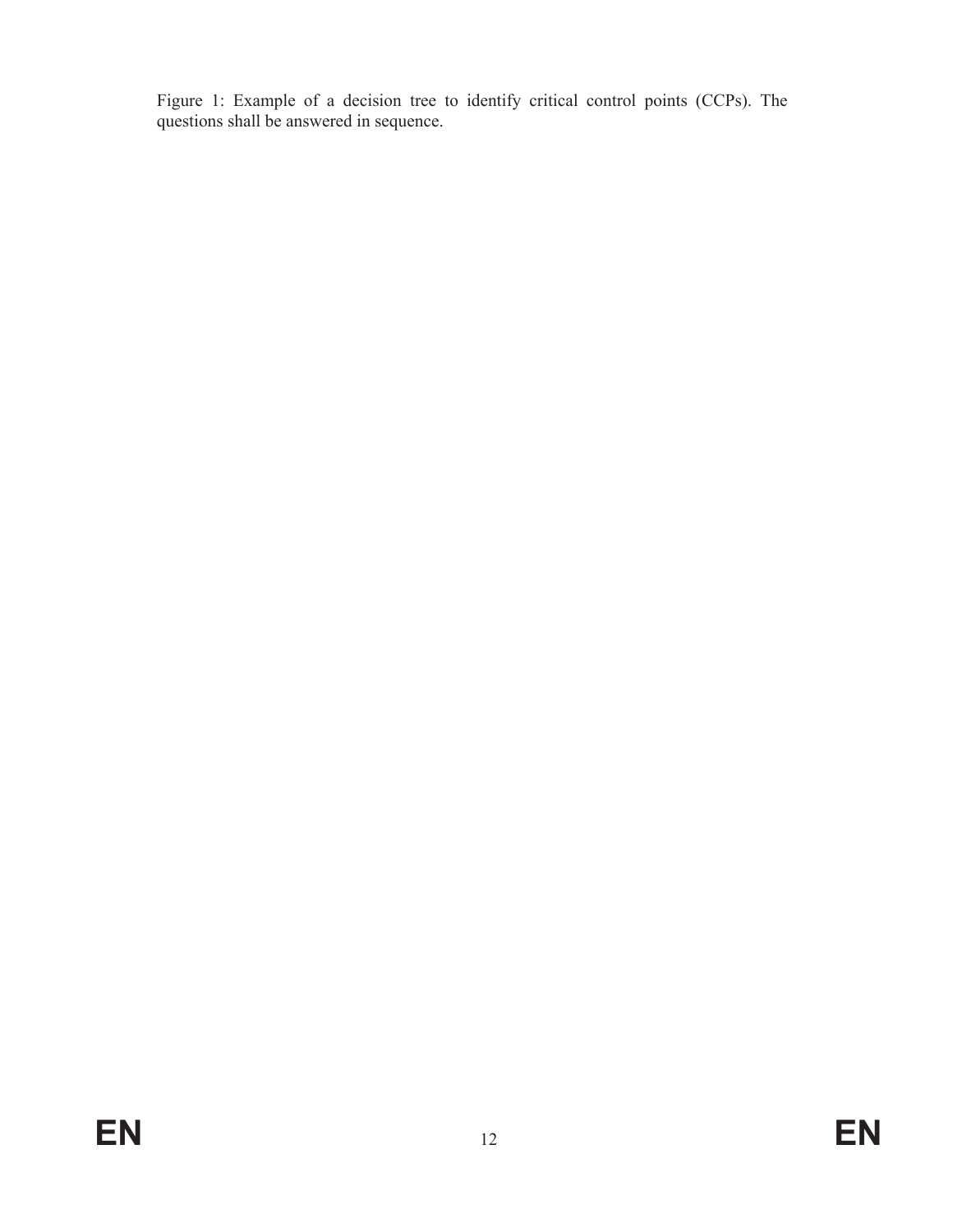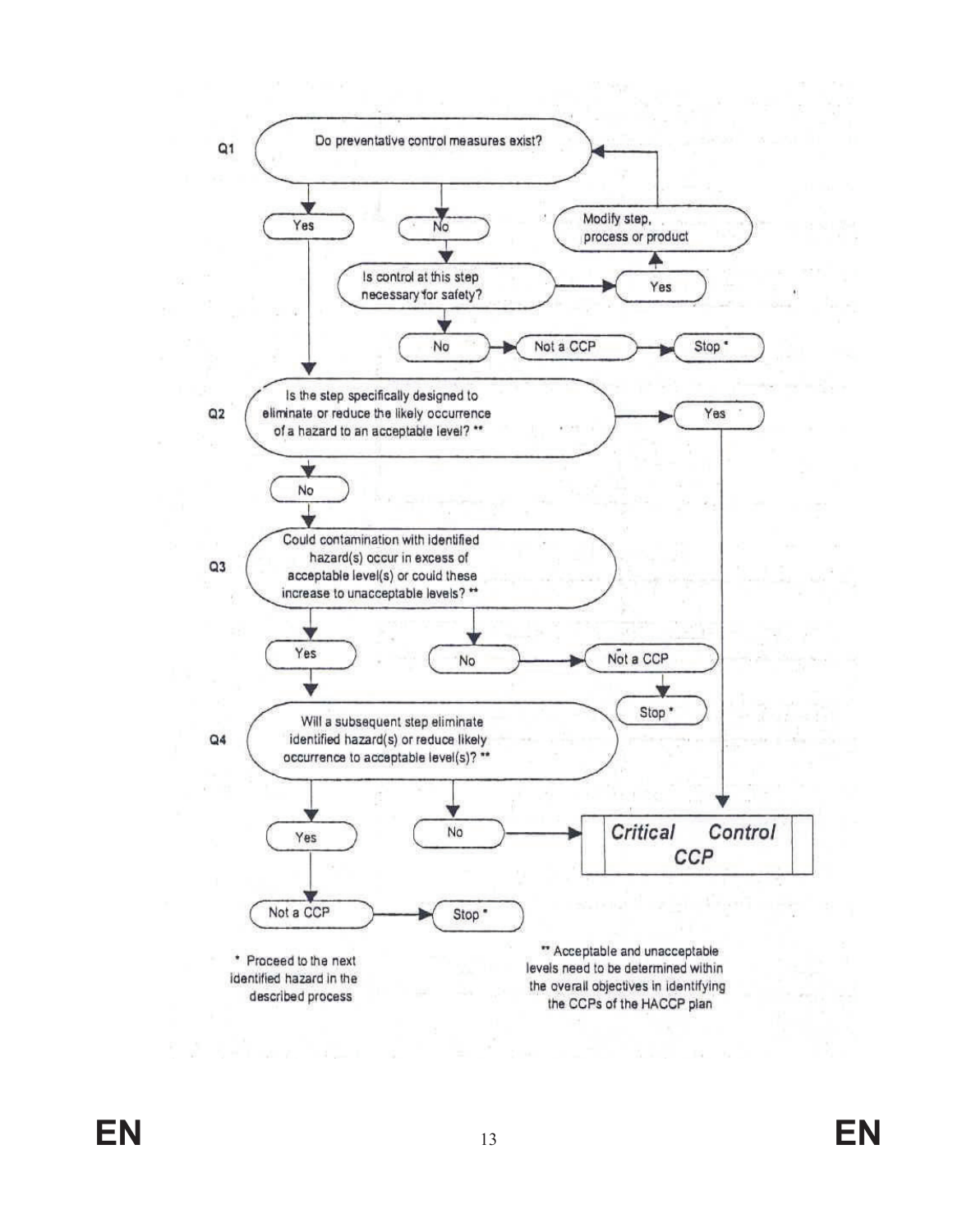## **ANNEX II**

## **Facilitation of the implementation of the HACCP principles in certain food businesses**

#### **1. BACKGROUND**

1.1. Article 5 of Regulation (EC) No 852/2004 of the European Parliament and of the Council on the hygiene of foodstuffs requires food business operators to put in place, implement and maintain a permanent procedure based on Hazard Analysis Critical Control Point (HACCP) principles.

The concept allows HACCP principles to be implemented with the required flexibility in all cases. The present document explores the extent of the flexibility and gives guidance on a simplified implementation of the HACCP requirements particularly in small food businesses.

- 1.2. In Regulation (EC) No 852/2004, key issues for a simplified HACCP procedure are:
	- (a) Recital 15 of the same Regulation which states that:

*"The HACCP requirements should take account of the principles contained in the Codex Alimentarius. They should provide sufficient flexibility in all situations, including in small businesses. In particular, it is necessary to recognise that, in certain food businesses, it is not possible to identify critical control points and that, in some cases, good hygienic practices can replace the monitoring of critical points. Similarly, the requirement of establishing 'critical limits' does not imply that it is necessary to fix a numerical limit in every case. In addition, the requirement of retaining documents needs to be flexible in order to avoid undue burdens for very small businesses."* 

- (b) The clear statement in Article 5(1) of Regulation (EC) No 852/2004 that the procedure **must be based on** the HACCP principles.
- (c) The statement in Article  $5(2)(g)$  that the need for establishing documentation and records must be **commensurate to the nature and the size of the food business**.
- (d) Article 5(5) of the Regulation that allows the adoption of arrangements to facilitate the implementation of the HACCP requirement by certain food business operators. These include the use of **guides for the application of HACCP principles**.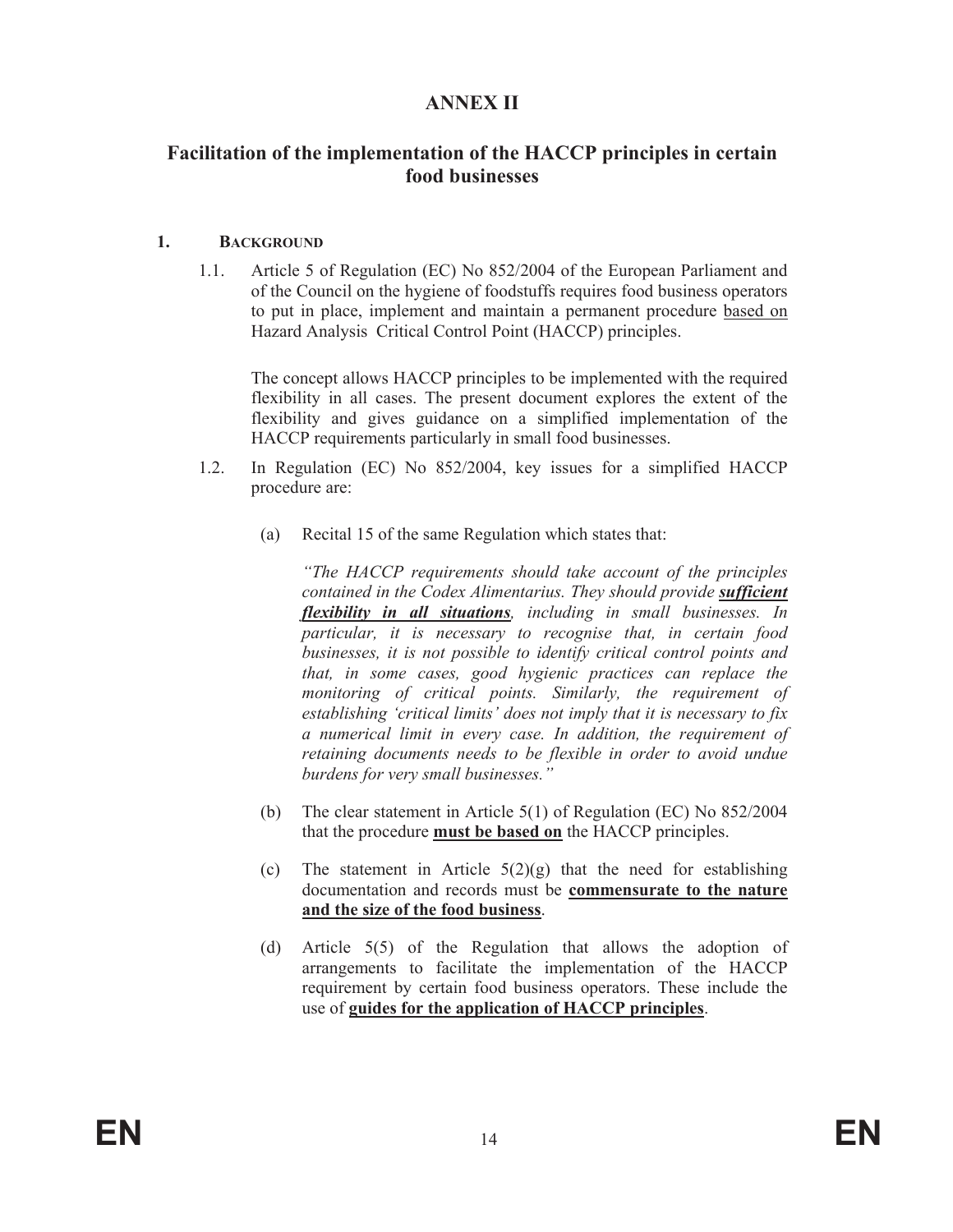#### **2. PURPOSE OF THE PRESENT DOCUMENT**

The purpose of this document is to give guidance on flexibility with regard to the implementation of HACCP-based procedures, and in particular:

- To identify those food businesses where flexibility would be appropriate,
- To explain the notion "procedure based on the HACCP principles",
- To place HACCP in the wider context of food hygiene and prerequisite requirements,
- To explain the role of guides to good practice and generic HACCP guides, including the need for documentation, and
- To identify the extent of flexibility applicable to the HACCP principles.

#### **3. BUSINESSES ELIGIBLE FOR HACCP FACILITATION**

Regulation (EC) No 852/2004 is not specific on the nature of food businesses that are eligible for the implementation of a simplified procedure based on the HACCP principles. In the general context of the new food safety rules however, the impact of the requirement to put in place, implement and maintain a permanent procedure based on the HACCP principles should be proportionate and based on risk. In particular, hazards linked to certain types of food and to the process that is applied to food shall be taken into account when considering simplified HACCP based procedures.

The principles set out in the present document are primarily addressed to small businesses, but are not only applicable to small businesses. The examples that are given in the different sections of this document are therefore indicative and not exclusive for the food businesses or food sectors that are cited.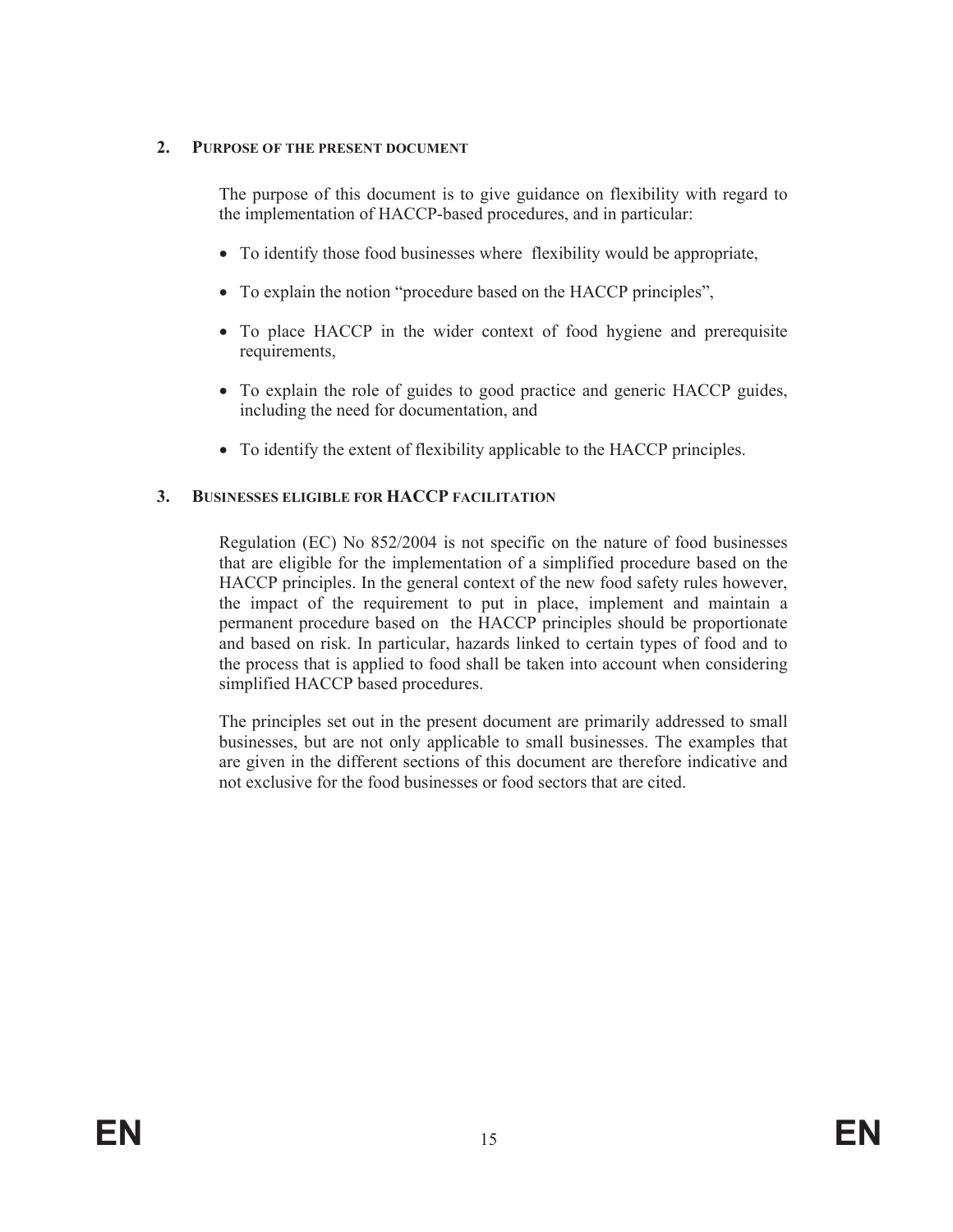#### **4. WHAT IS A PROCEDURE BASED ON THE HACCP PRINCIPLES?**

**The seven HACCP principles are a practical model for identifying and controlling significant hazards on a permanent basis. This implies that where that objective can be achieved by equivalent means that substitute in a simplified but effective way the seven principles, it must be considered that the obligation laid down in Article 5, paragraph 1 of Regulation (EC) No 852/2004 is fulfilled.** 

A procedure based on the HACCP principles is a pro-active hazard management system. It aims to keep the contamination of food with micro-organisms, chemical substances or physical contaminants (such as glass particles) under control so as to produce food safely.

The obligation to put in place, implement and maintain a permanent procedure based on the HACCP principles is largely inspired by the "Recommended International Code of Practice-General Principles of Food Hygiene"<sup>2</sup> . The purpose of such a procedure being the control of food hazards, the Code advises food business operators to:

- Identify any steps in their operations which are critical to the safety of food;
- Implement effective control procedures at those steps;
- Monitor control procedures to ensure their continuing effectiveness; and
- Review control procedures periodically, and whenever the operations change.

This means that food business operators should have a system in place to identify and control significant hazards on a permanent basis and adapt that system whenever necessary.

This can be achieved e.g. by the correct implementation of prerequisite requirements and good hygienic practices, by applying HACCP principles (possibly in a simplified way), by using guides to good practice or by a combination of those.

#### **5. HACCP AND PREREQUISITE REQUIREMENTS**

**Food hygiene is the result of the implementation by food businesses of prerequisite requirements and procedures based on the HACCP principles. The prerequisite requirements provide the foundation for effective HACCP implementation and should be in place before a HACCP based procedure is** 

2

CAC/RCP 1-A996, Rev. 4-12003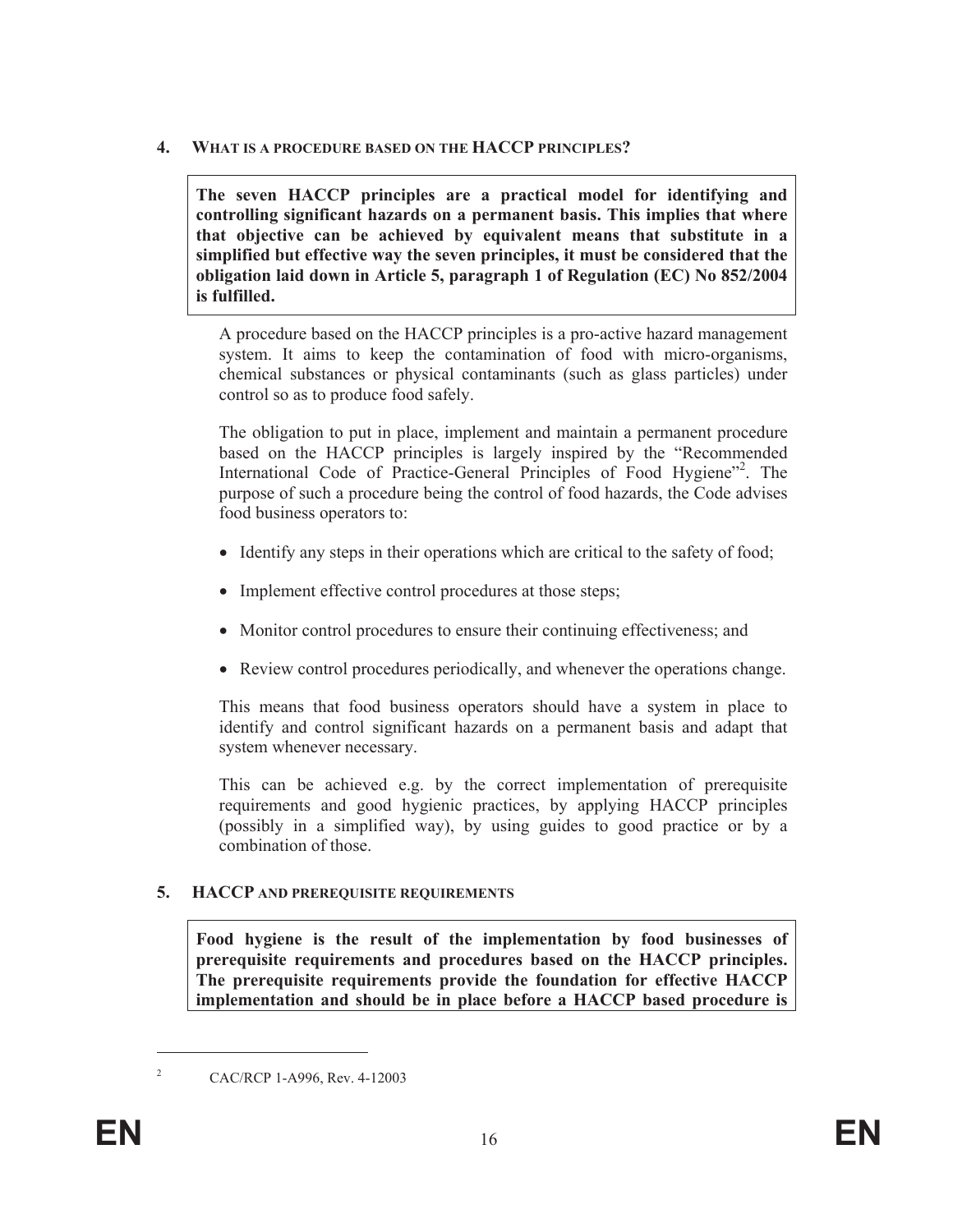#### **established.**

HACCP systems are not a replacement for other food hygiene requirements, but a part of a package of food hygiene measures that must ensure safe food. It must in particular be borne in mind that prior to establishing HACCP procedures "prerequisite" food hygiene requirements must be in place, including in particular:

- Infrastructural and equipment requirements,
- Requirements for raw materials,
- The safe handling of food (including packaging and transport),
- Food waste handling,
- Pest control procedures,
- Sanitation procedures (cleaning and disinfection),
- $\bullet$  Water quality,
- Maintenance of the cold chain,
- The health of staff,
- $\bullet$  Personal hygiene,
- Training.

These requirements are designed to control hazards in a general way and they are clearly prescribed in Community law. They may be supplemented with guides to good practices established by the different food sectors.

Other requirements of Community law, such as traceability (Article 18 of Regulation (EC) No 178/2002) and on the withdrawal of food and the duty of informing the competent authorities (Article 19 of Regulation (EC) No 178/2002) could, although not covered under the food hygiene rules, also be considered as prerequisite requirements.

#### **6. PREREQUISITE REQUIREMENTS AND THE CONTROL OF FOOD HAZARDS**

**Where the prerequisite requirements (whether or not supplemented with guides to good practices) achieve the objective of controlling hazards in food, it should be considered, based on the principle of proportionality, that the obligations laid down under the food hygiene rules have been met and that there is no need to proceed with the obligation to put in place, implement and maintain a permanent procedure based on the HACCP principles.**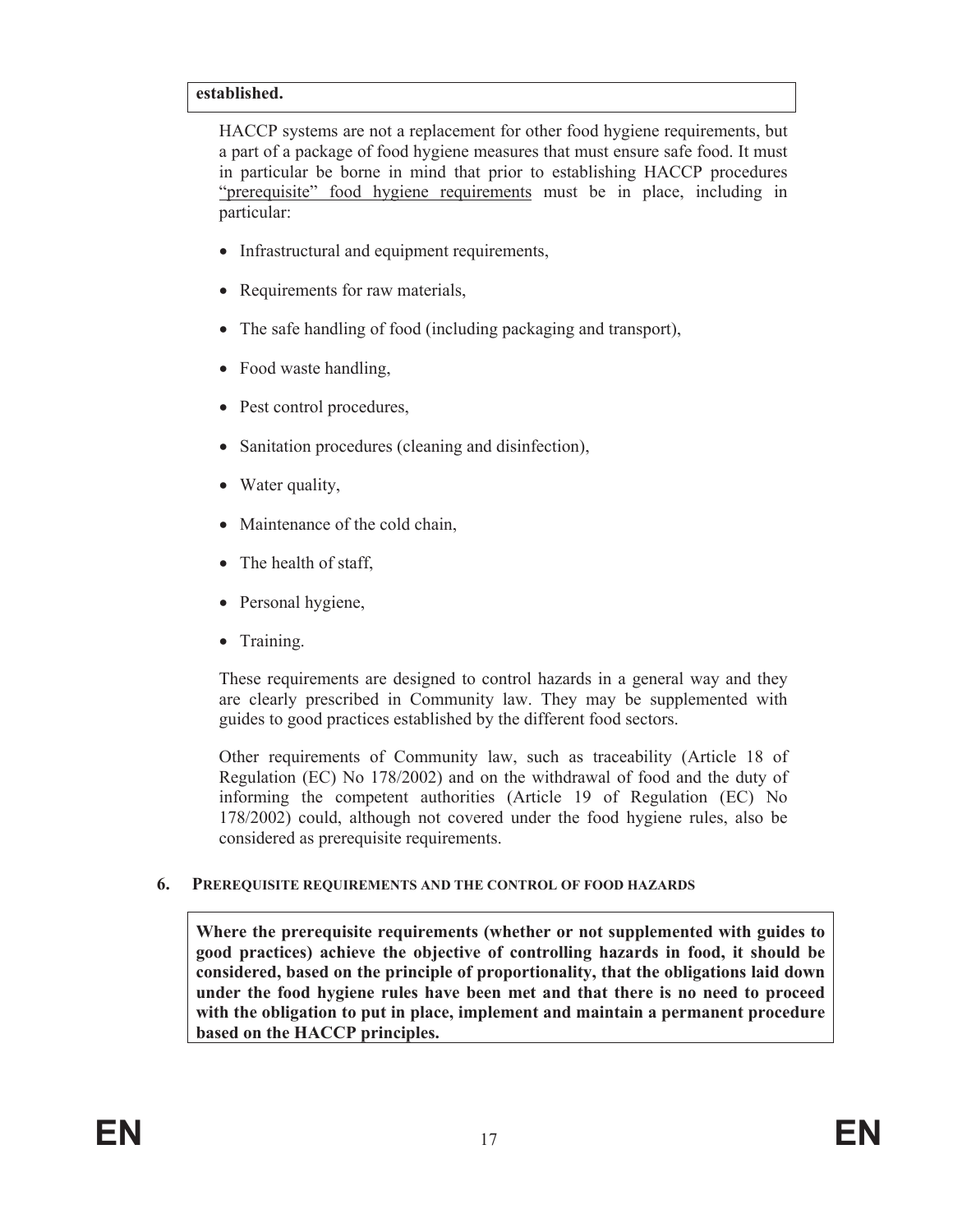6.1. A full HACCP-based procedure is a food safety management system that is particularly appropriate for food businesses preparing, manufacturing or processing food.

In certain cases, in particular in food businesses where there is **no preparation, manufacturing or processing of food**, it may seem that all hazards can be controlled through the implementation of the prerequisite requirements. In these cases it can be considered that the first step of the HACCP procedure (hazard analysis) has been performed and that there is no further need to develop and implement the other HACCP principles.

Such enterprises may include (but not exclusively):

- Marquees, market stalls and mobile sales vehicles,
- $\bullet$  Establishments mainly serving beverages (bars, coffee shops etc.),
- Small retail shops (such as grocery shops),
- The transport and storage of pre-packed food or non perishable food,

where there is usually no preparation of food.

Such businesses could also undertake simple food preparation operations (such as the slicing of food) that can be carried out safely when applying the prerequisite food hygiene requirements correctly.

- 6.2. **It is clear however that, where food safety so requires, it must be ensured that the necessary monitoring and verification (and possibly record keeping) are carried out, for example where the cold chain must be maintained.** In that event, monitoring of temperatures, and where necessary, checking the proper functioning of the refrigeration equipment are essential.
- **7. GUIDES TO GOOD PRACTICE FOR FOOD HYGIENE AND FOR THE APPLICATION OF HACCP PRINCIPLES**

**Guides to good practice are a simple but efficient way to overcome difficulties that certain food businesses may encounter in implementing a detailed HACCP procedure. Representatives of the different food sectors, and in particular of those sectors where many food businesses find difficulties in developing HACCP procedures, should consider the case for such guides, and competent authorities should encourage sector representatives to develop such guides. Assistance should be given in the development of guides to good practice to those food sectors that are weak or are poorly organised.** 

7.1. The use of guides to good practice may help food businesses to control hazards and demonstrate compliance. They can be applied by any food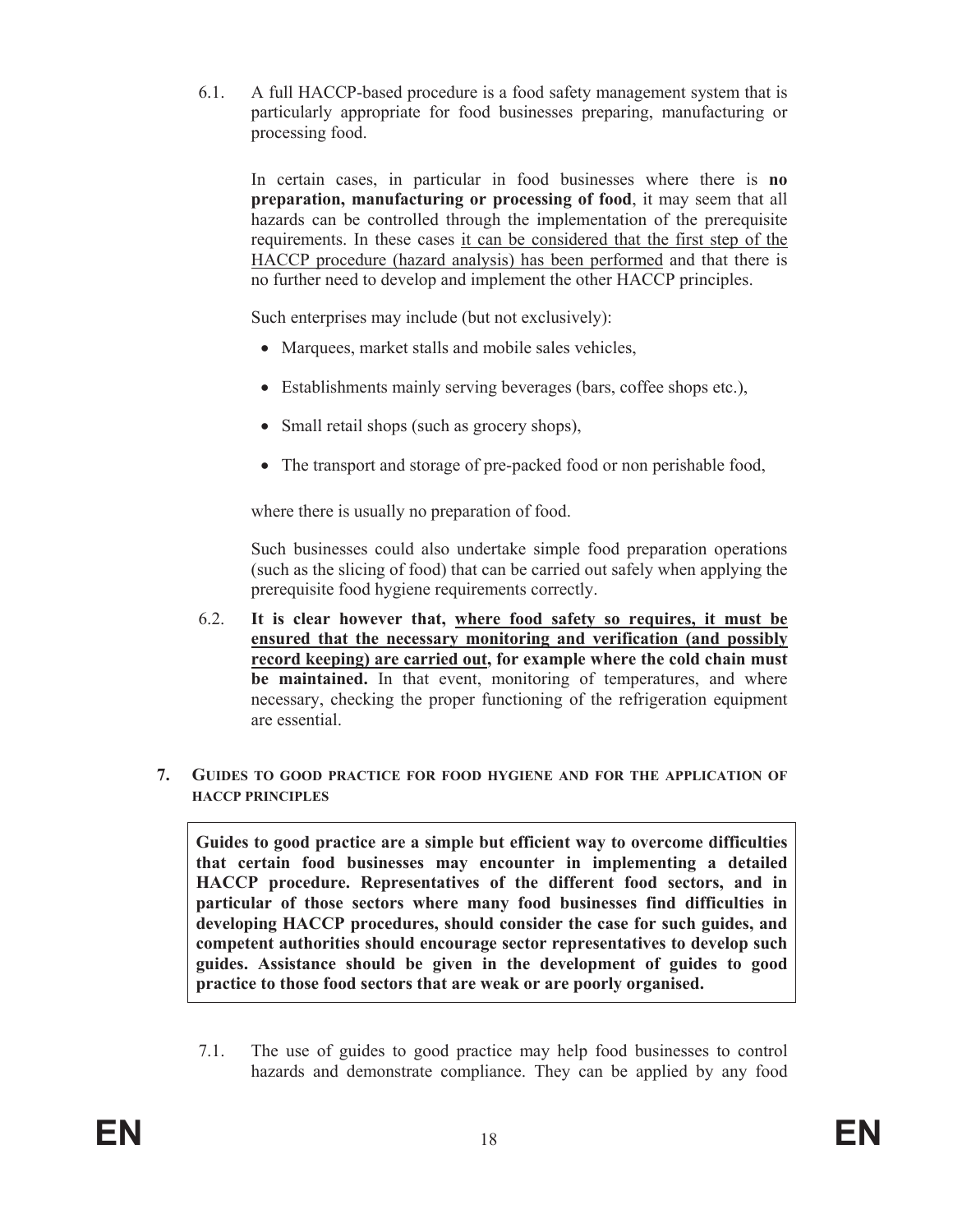sector, and in particular where the handling of food is in accordance with procedures that are well known and that are often part of the usual vocational training of the operators in the sectors concerned (whether or not at retail level), such as:

- Restaurants, including food handling facilities on board means of transport such as vessels,
- Catering sectors dispatching prepared food from a central establishment,
- The bakery and confectionary sector,
- Retail shops, including butcher shops.
- 7.2. For such businesses it may suffice that the guides to good practice describe in a practical and simple way the methods to control hazards without necessarily entering into detail on the nature of the hazards and a formal identification of critical control points. These guides should nevertheless cover all significant hazards in a business and should clearly define procedures to control these hazards and the corrective action to be taken in case of problems.

 Such guides could also highlight the possible hazards linked to certain food (e.g. raw eggs and the possible presence of *Salmonella* therein), as well as the methods to control food contamination (e.g. the purchase of raw eggs from a reliable source and time/temperature combinations for processing).

- 7.3. Guides to good practice have already been developed and assessed by the competent authorities for many food sectors. These guides are usually a combination of Good Hygienic Practices (GHP) and HACCP-based elements, and include for example:
	- Guidelines for the practical implementation of the prerequisite requirements,
	- Requirements for raw materials,
	- $\bullet$  A hazard analysis,
	- Pre-determined critical control points in the preparation, manufacturing and processing of food identifying hazards and specific control requirements.
	- The hygienic precautions that need to be taken in the case of handling vulnerable and perishable products (such as ready-to-eat products),
	- More elaborate measures in case of food prepared for highly susceptible groups of consumers (children, the elderly, etc.),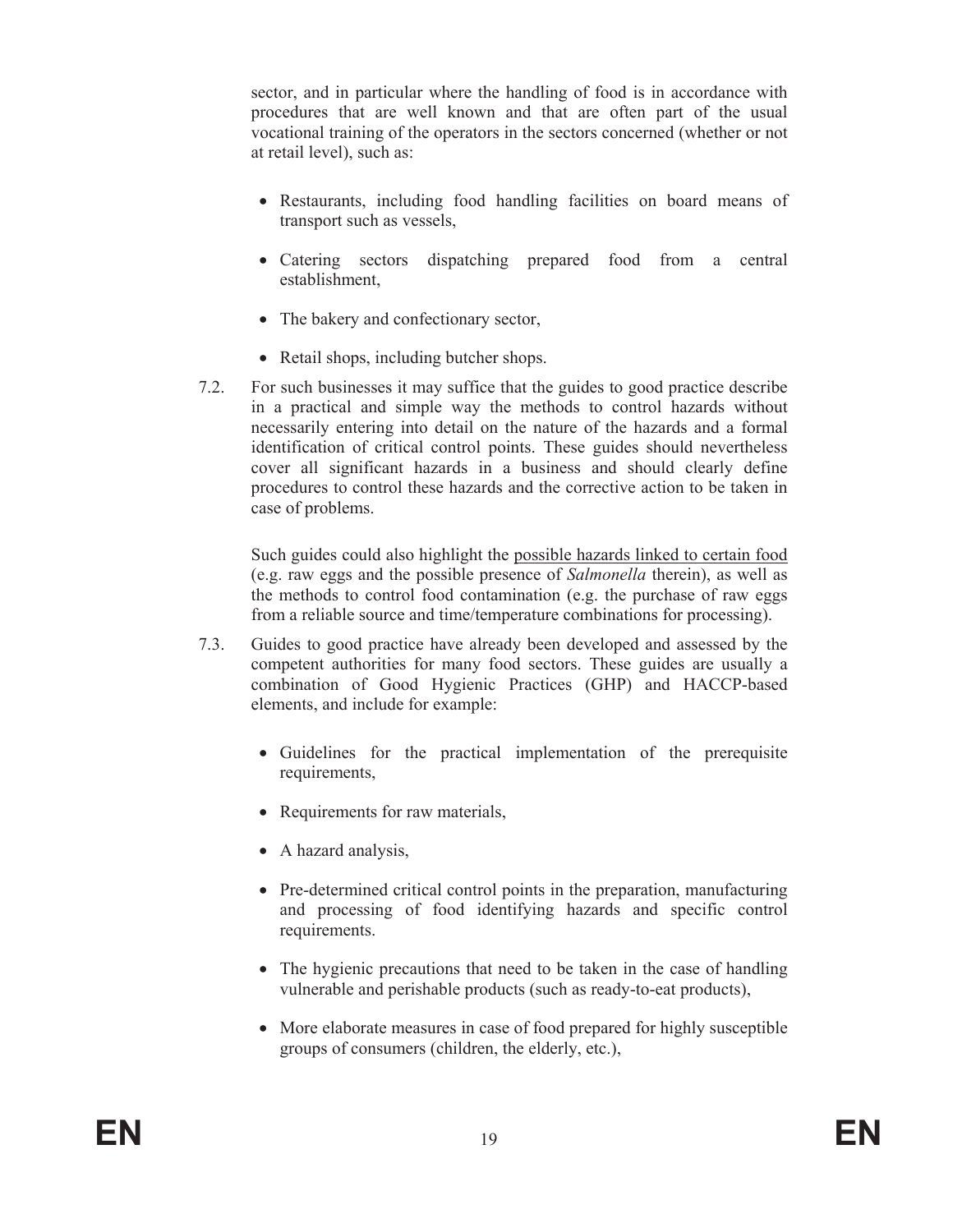- The need for documentation and records,
- Protocols for the validation of use-by dates.

## **7.4. Generic guides to the implementation of the HACCP system**

A special type of guide to good practice is the generic HACCP guide.

**The generic guides could suggest hazards and controls common to certain food businesses and assist the manager or the HACCP team through the process of producing food safety procedures or methods and appropriate record keeping.** 

**Food business operators should be aware however that other hazards may be present, e.g. those linked to the layout of their establishment or to the process that is applied, and that such hazards cannot be predicted in a generic HACCP guide. When generic HACCP guides are used there still is a need for additional examination for the possible presence of such hazards and the methods to control them.**

In those sectors where there is a lot of commonality between businesses, where the manufacturing process is linear and where the hazard prevalence is likely to be high, generic guides may be appropriate, e.g.:

- For slaughterhouses, establishments handling fishery products, dairy establishments etc.
- For businesses that apply standard food processing procedures such as the canning of food, the pasteurisation of liquid food, the freezing/quickfreezing of food etc.

#### **8. FLEXIBILITY WITH REGARD TO THE HACCP PRINCIPLES**

Taking into account the above, the following are examples of how HACCP principles can be applied in a flexible and simplified way. Guides to good practice are an appropriate tool to give guidance in this matter.

#### **8.1. Hazard analysis and the development of HACCP-based procedures**

- In certain cases it can be presumed that, due to the nature of the food business and the food that is handled by it, possible hazards can be controlled by implementing the prerequisite requirements. In such cases, a formal hazard analysis is not needed. It should be recommended that for such food businesses guides to good practice are established.
- In certain cases, the hazard analysis may demonstrate that all food hazards can be controlled by the implementation of the prerequisite food hygiene requirements.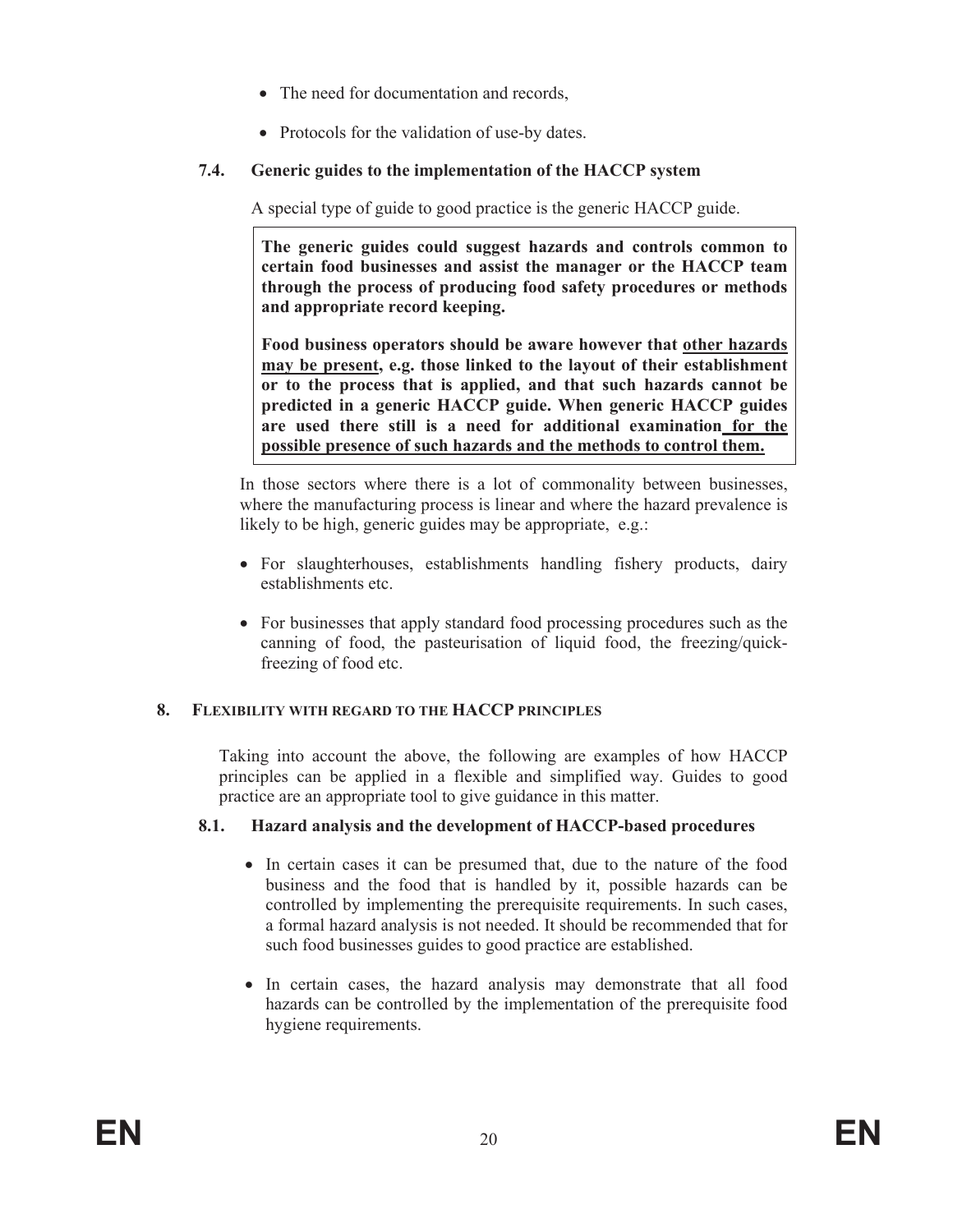x For certain categories of food businesses it may be possible to predetermine hazards that need to be controlled. Guidance on such hazards and on the control thereof can be addressed in a generic HACCP guide.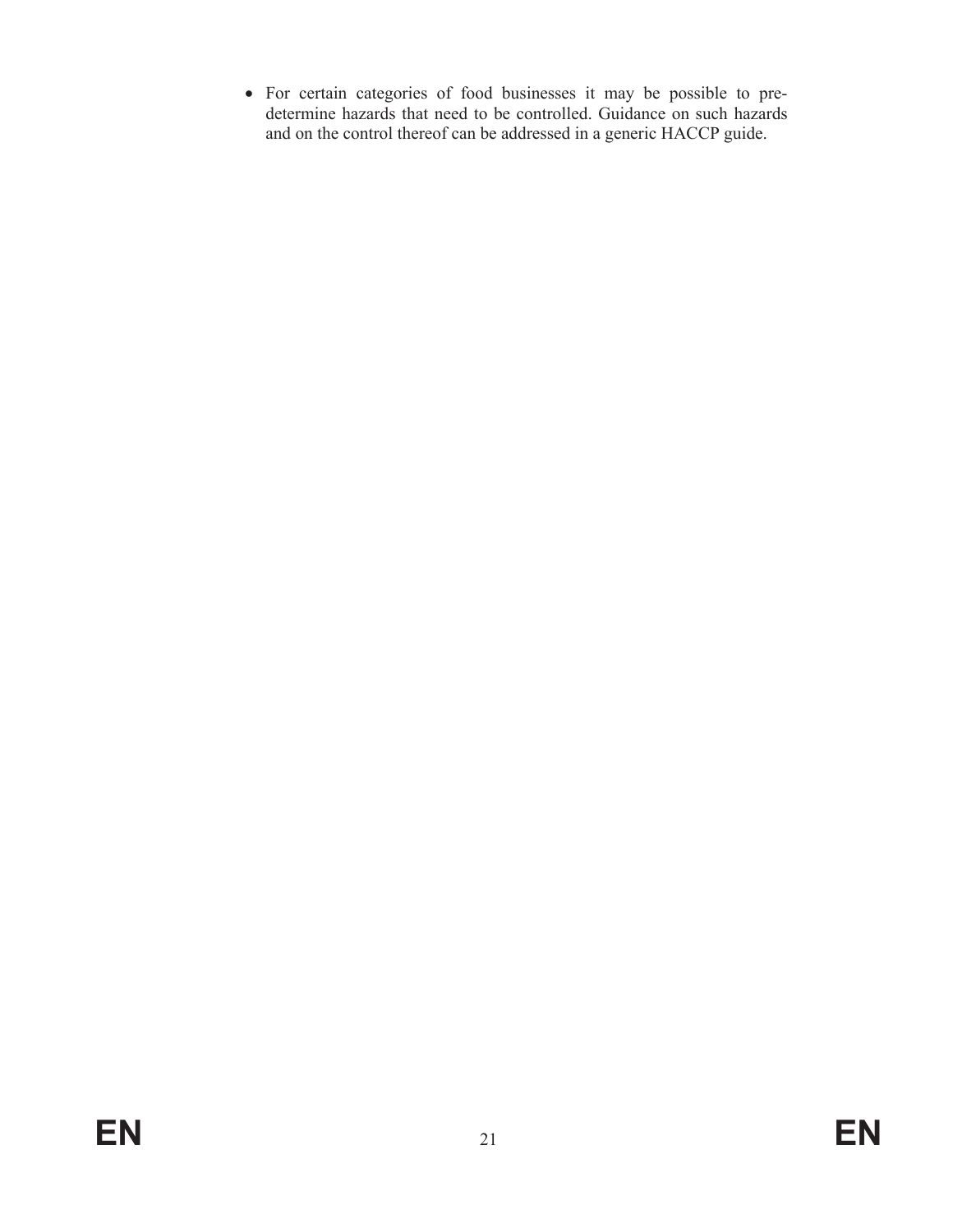## **8.2. Critical limits**

Critical limits at critical control points can be established on the basis of:

- Experience (best practice),
- International documentation for a number of operations, e.g. canning of food, pasteurisation of liquids etc. for which internationally accepted standards (Codex Alimentarius) exist. Critical limits can also be established
- In a guide to good practice.

The requirement of establishing a critical limit at a critical control point does not always imply that a numerical value must be fixed. This is in particular the case where monitoring procedures are based on visual observation e.g.

- The faecal contamination of carcases in a slaughterhouse,
- The boiling temperature of liquid food,
- The change of physical properties of food during processing (e.g. cooking of food).

#### **8.3. Monitoring procedures**

#### *8.3.1. Monitoring may in many cases a simple procedure, e.g.*

- A regular visual verification of the temperature of cooling/freezing facilities using a thermometer;
- A visual observation to monitor whether the correct de-hiding procedure is being applied during slaughter where this part of the slaughter process has been identified as a critical control point for preventing carcase contamination;
- A visual observation to verify whether a food preparation submitted to a particular heat treatment has the correct physical properties reflecting the level of heat treatment (e.g. boiling).

#### *8.3.2. Standard processing procedures*

• Certain foods may sometimes be processed in a standard way using standard calibrated equipment, e.g. certain cooking operations, roasting chicken etc. Such equipment ensures that the correct time/temperature combination is respected as a standard operation. In such cases the cooking temperature of the product need not be systematically measured as long as it is ensured that the equipment is functioning properly, that the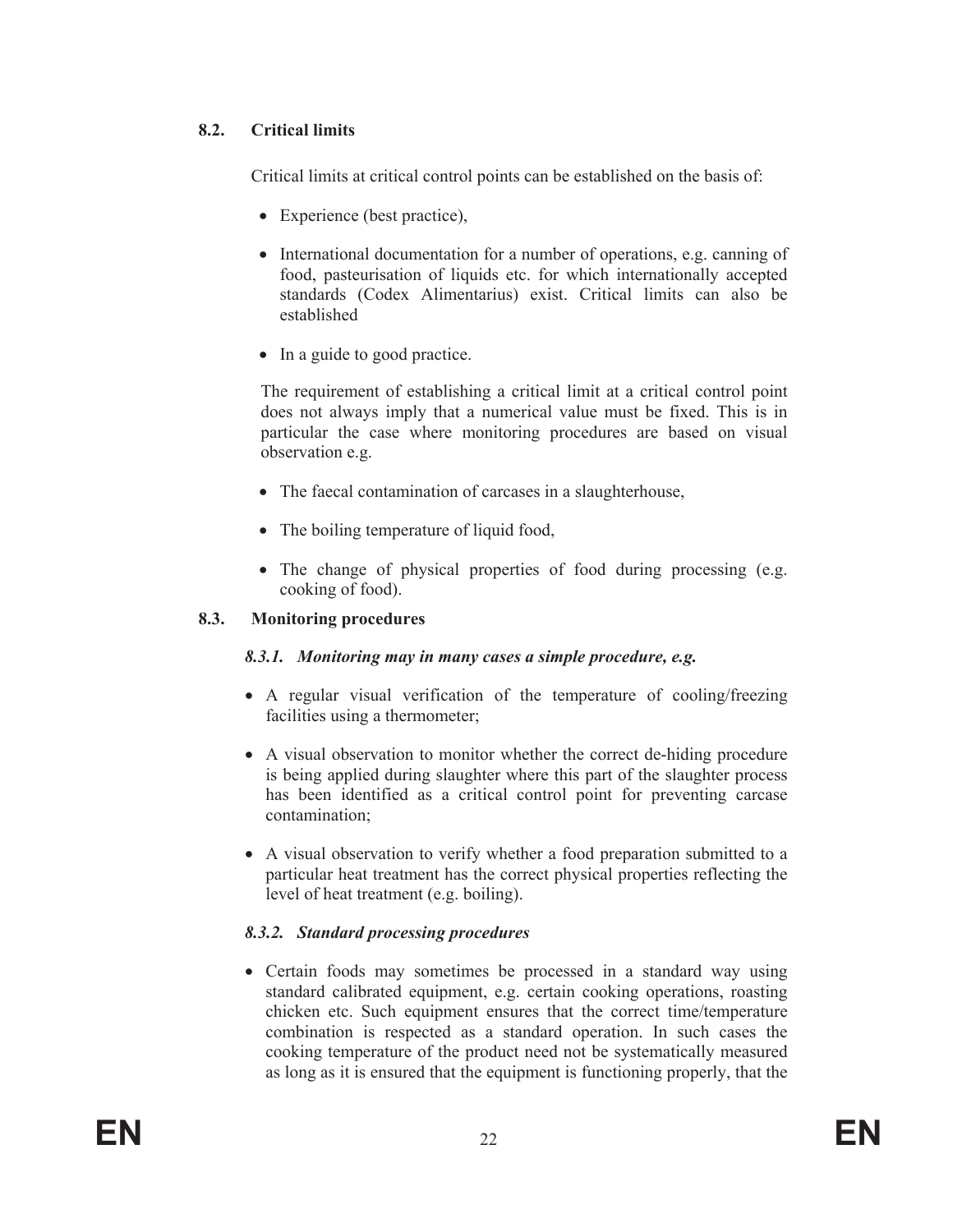required time/temperature combination is respected and that the necessary controls for that purpose are carried out (and corrective action taken where necessary).

• In restaurants, food is prepared in accordance with well established culinary procedures. This implies that measurements (e.g. food temperature measurements) need not be carried out systematically as long as the established procedures are followed.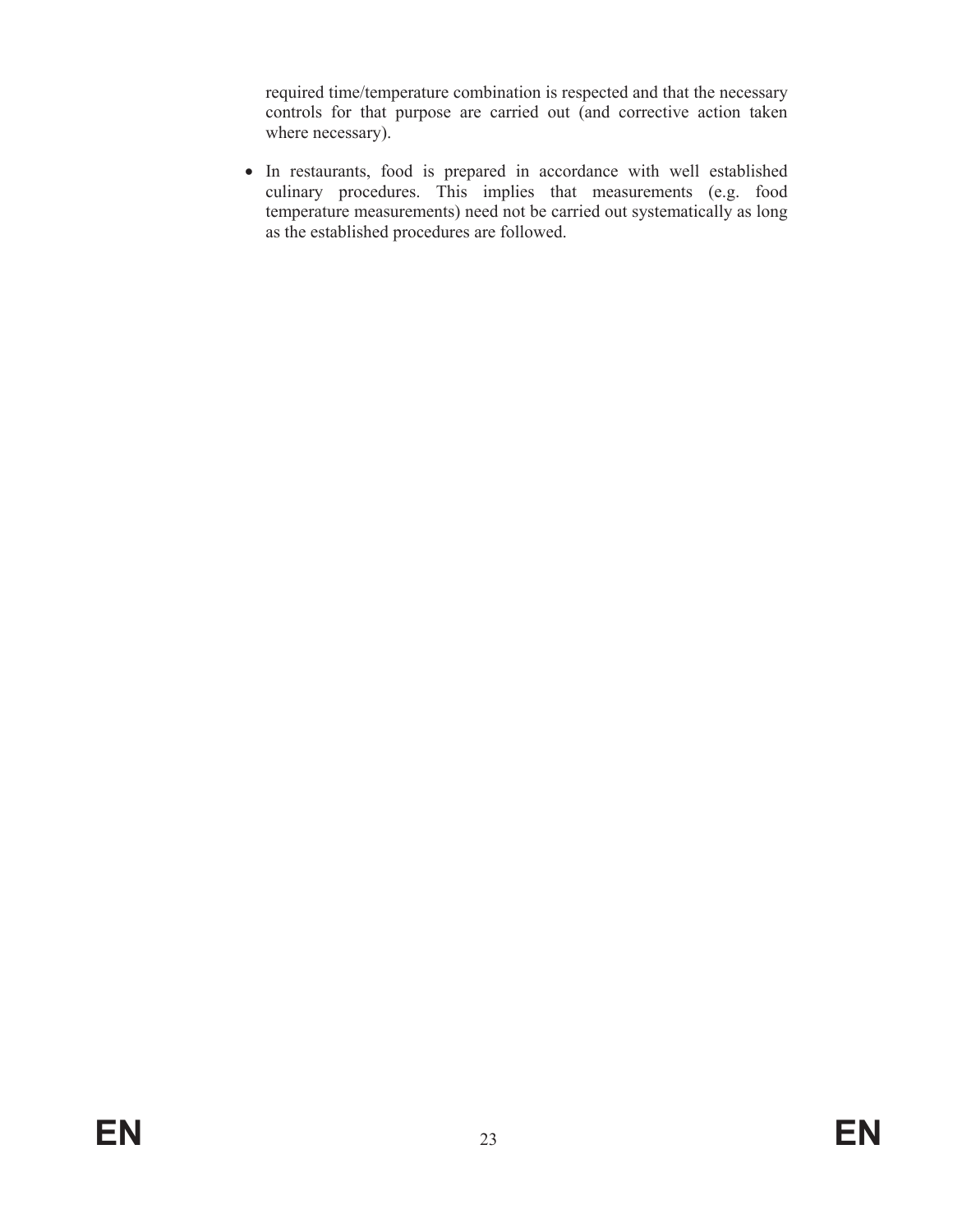#### **8.4. Documents and records**

#### *Preliminary remarks:*

*This section refers to HACCP related documentation only and not to other documentation on issues such as stock management, traceability etc.* 

*The examples referred to hereunder must be seen in the light of Article 5, paragraph 2(g) of Regulation (EC) No 852/2004 where it is stated that under the HACCP-based procedures, documents and records must be commensurate to the nature and the size of the food business.*

**As a general rule, the need for HACCP-related record keeping should be well balanced and can be limited to what is essential with regard to food safety.** 

HACCP related documentation includes:

- (a) Documents on the HACCP-based procedures appropriate for a particular food business, and
- (b) Records on measurements and analysis carried out.

Taking into account the above, the following general orientations could be used as guidance:

- Where guides to good practice or generic HACCP guides exist, these can substitute individual documentation on HACCP-based procedures. Such guides could also clearly indicate where there is a need for records and the time period during which records must be kept.
- In the case of visual monitoring procedures, it may be considered to limit the need for establishing a record only to measurements of noncompliance (e.g. failure of equipment to maintain the correct temperature) that are detected.

The records of non-compliance should include the corrective action that has been taken. The use of a diary or a checklist might be a suitable way of record keeping in such cases.

• Records should be kept for an appropriate time. That period must be long enough to ensure information to be available in case of an alert that can be traced back to the food in question, e.g. two months after the date of consumption, if such a date exists.

For certain foods the date of consumption is certain, e.g. in the case of food catering consumption takes place shortly after the time of production.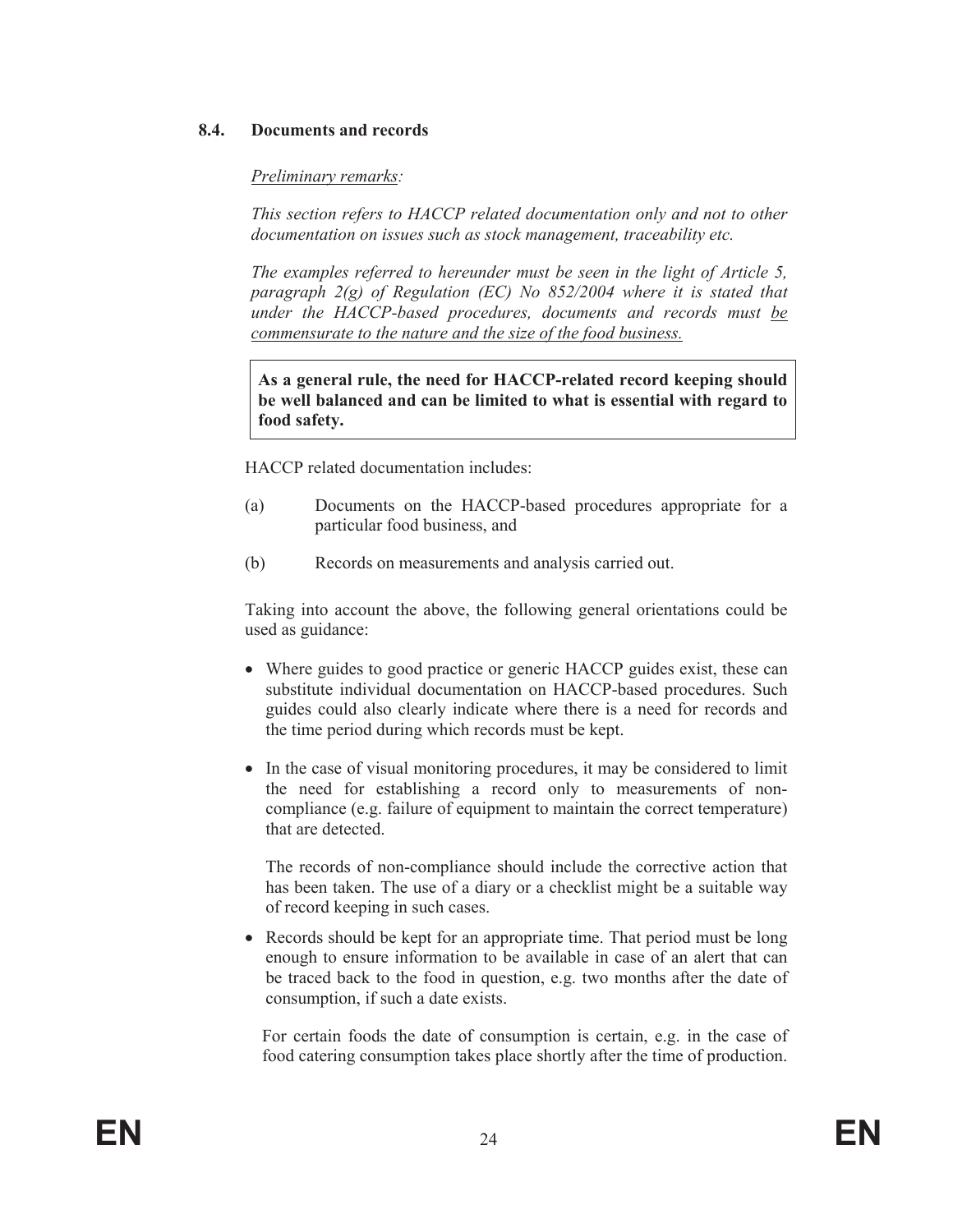For food for which the date of consumption is uncertain, records should be kept for a reasonably short period after the expiry date of the food.

• Records are an important tool for the competent authorities to allow verification of the proper functioning of the food businesses' food safety procedures.

#### **9. THE ROLE OF CRITERIA AND LIMITS SET IN COMMUNITY OR NATIONAL LAW**

Although Community legislation does not provide for critical limits at critical control points, it must be considered that microbiological criteria can be used in validation and verification of HACCP based procedures and other food hygiene control measures, as well as for the verification of the correct functioning of these control measures. Such criteria are in many cases already existing in Community or national legislation. For a particular operation or type of food, the guides to good practice can refer to these limits and the HACCP procedure can be formatted in such a way as to ensure that these limits are met.

#### **10. MAINTENANCE OF THE COLD CHAIN**

Under Regulation (EC) No 852/2004, food business operators have the clear obligation to respect the maintenance of the cold chain.

This obligation is therefore part of the prerequisite requirements and must be implemented even when simplified HACCP procedures are applied.

However, nothing prevents food businesses from checking temperature of food at certain points of the production line as Critical Control Points, and from integrating this requirement into their HACCP procedures.

#### **11. REGULATORY ASSESSMENT**

HACCP procedures, under whatever form they are applied, must be developed by and under the responsibility of the food business operators.

Regulatory assessment should be carried out taking into account the means that have been chosen by food businesses for ensuring compliance with the HACCP requirement:

- Where food businesses ensure food safety through prerequisite requirements only, the competent authority should verify the correct implementation of these requirements.
- Where guides to good practice for hygiene and for the application of HACCP principles are used by food businesses for ensuring compliance with the HACCP requirement, it is normal practice for the controlling authority to assess such businesses against the guides.